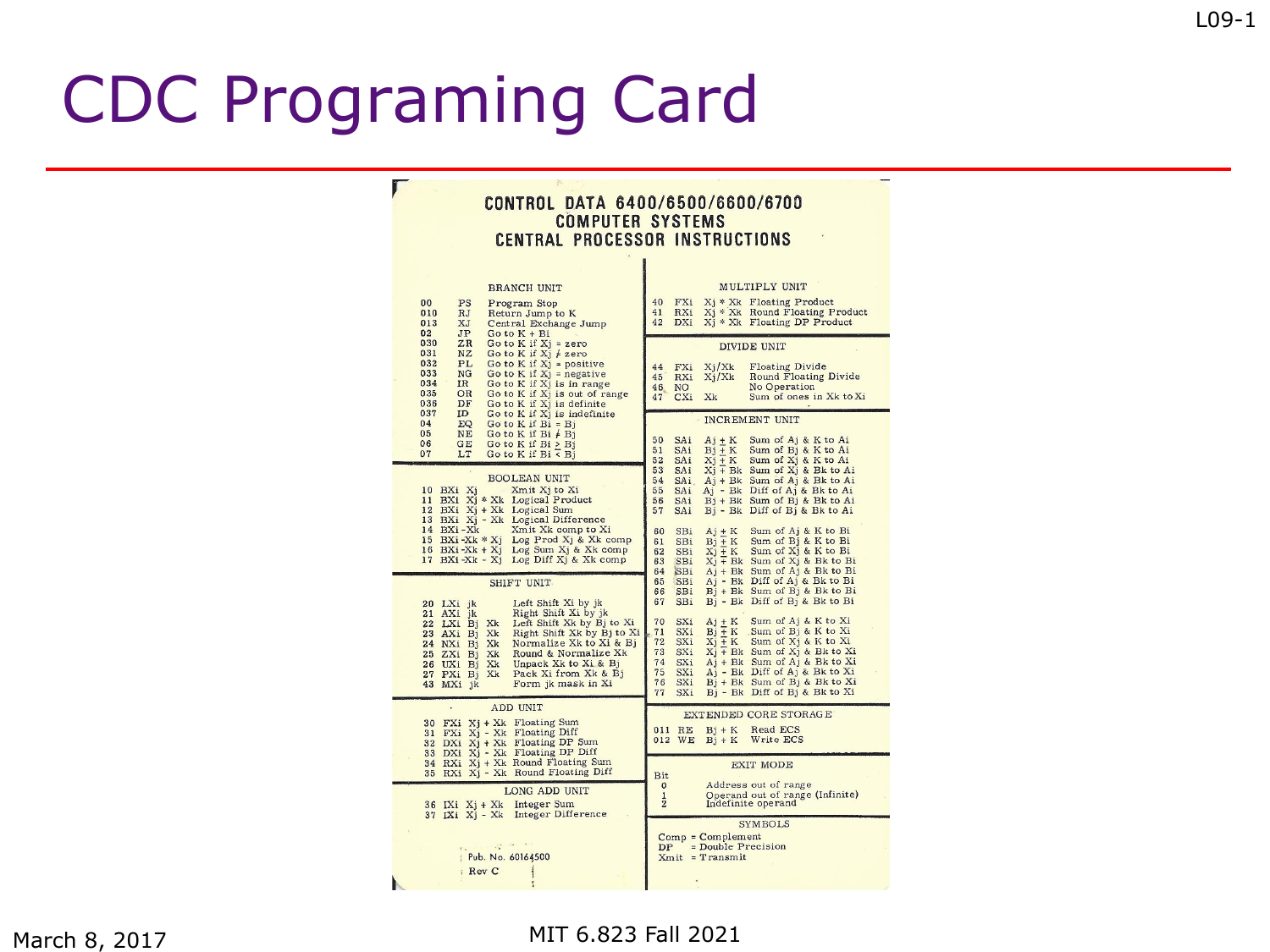Complex Pipelining: Out-of-Order Execution, Register Renaming, and Exceptions

*Joel Emer* Computer Science and Artificial Intelligence Laboratory M.I.T.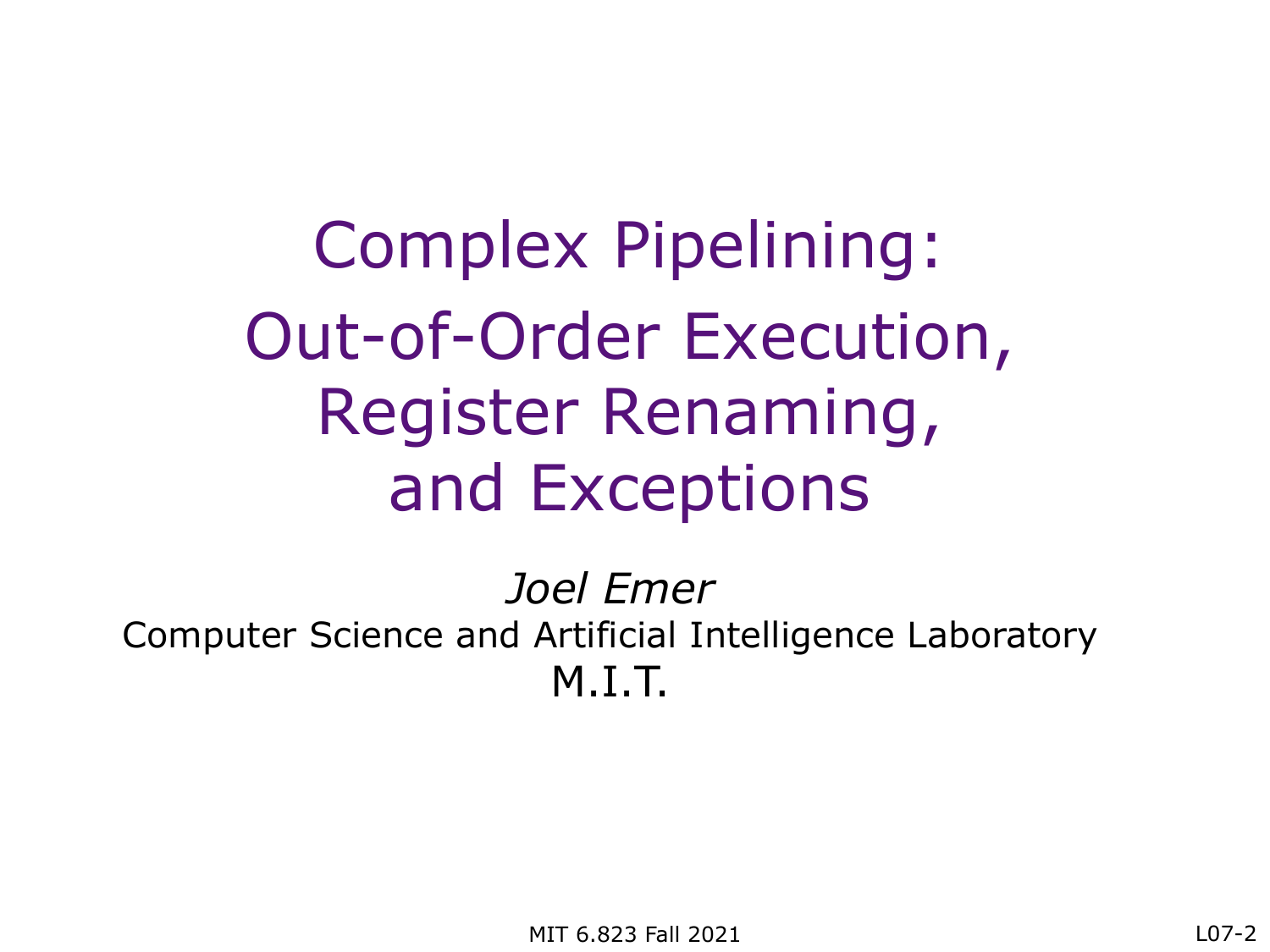# CDC 6600-style Scoreboard

Instructions are issued in order. An instruction is issued only if

- It cannot cause a RAW hazard
- It cannot cause a WAW hazard
	- Þ*There can be at most instruction in the execute phase that can write in a particular register*
- WAR hazards are not possible
	- Due to in-order issue + operands read immediately



Scoreboard: Two bit-vectors Busy[FU#]: Indicates FU's availability These bits are hardwired to FU's.

WP[ $reg#$ ]: Records if a write is pending for a register Set to true by the Issue stage and set to false by the WB stage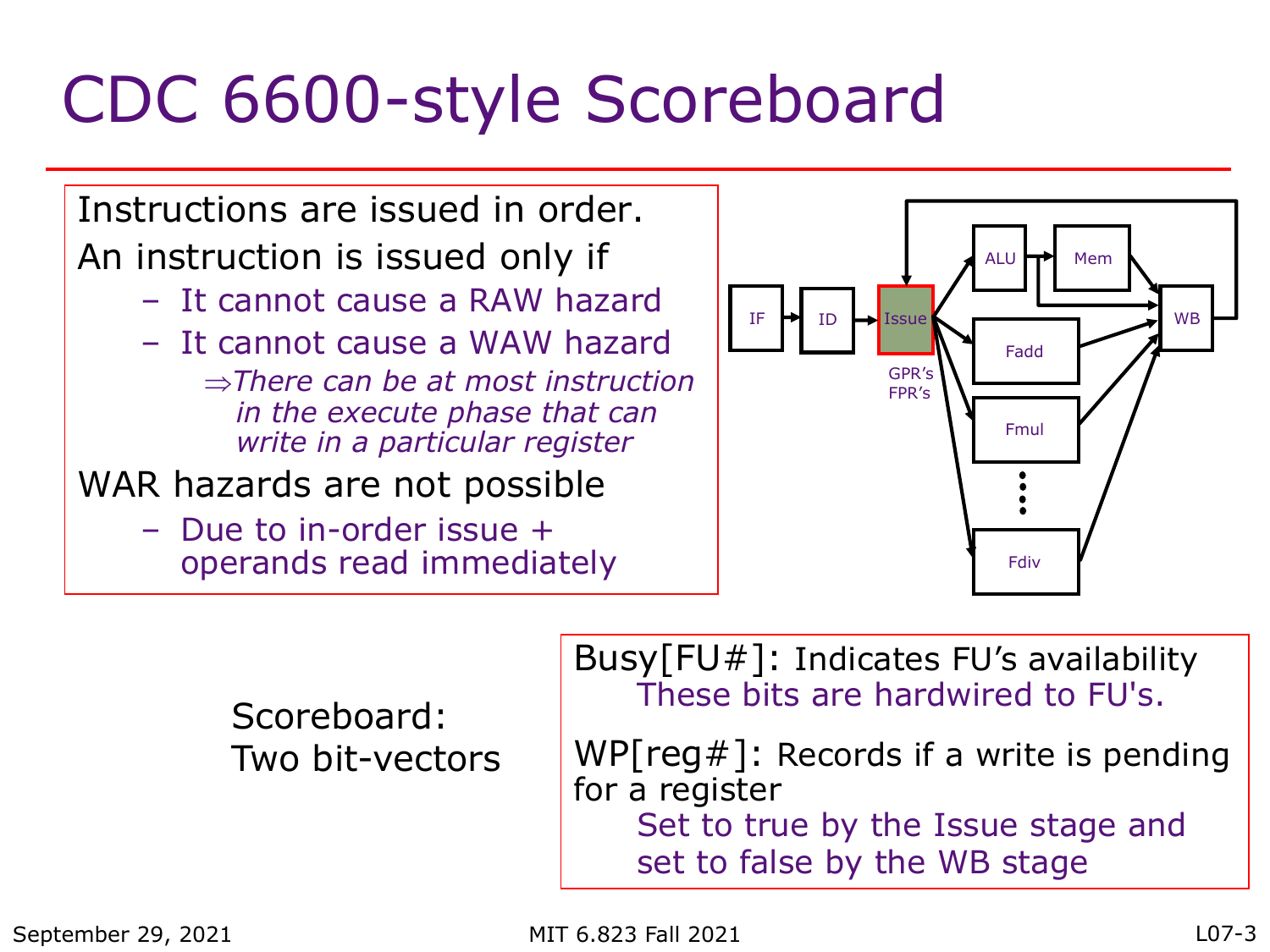### Scoreboard Dynamics

| <b>Issue</b><br>time     | <b>Functional Unit Status</b><br>$Int(1)$ $Add(1)$ $Mult(3)$ $Div(4)$<br><b>WB</b> |                |                |                |                               |      | <b>WB</b><br>Registers Reserved<br>time<br>for Writes (WP) |                |                |                |                                     |
|--------------------------|------------------------------------------------------------------------------------|----------------|----------------|----------------|-------------------------------|------|------------------------------------------------------------|----------------|----------------|----------------|-------------------------------------|
| to $I_1$                 |                                                                                    |                |                |                |                               | f6   |                                                            |                |                |                | f6                                  |
| t1<br>$I_2$              | f2                                                                                 |                |                |                |                               |      | f6                                                         |                |                |                | f6, f2                              |
| $t\overline{2}$          |                                                                                    |                |                |                |                               |      |                                                            | f <sub>6</sub> |                | f2             | f6, f2                              |
| $t\overline{3}$          |                                                                                    |                | f <sub>0</sub> |                |                               |      |                                                            |                | f <sub>6</sub> |                | $I_2$                               |
| $I_3$                    |                                                                                    |                |                |                |                               |      |                                                            |                |                |                | f6, f0                              |
| $t\overline{4}$          |                                                                                    |                |                | f <sub>0</sub> |                               |      |                                                            |                |                | f <sub>6</sub> | f6, f0<br>$I_1$                     |
| $t\overline{5}$<br>$I_4$ |                                                                                    |                |                |                | f <sub>0</sub> f <sub>8</sub> |      |                                                            |                |                |                | f0, f8                              |
| $t\overline{6}$          |                                                                                    |                |                |                |                               |      | f <sub>8</sub>                                             |                |                | f <sub>0</sub> | f0, f8<br>$I_3$                     |
| $t\overline{7}$<br>$I_5$ |                                                                                    | f10            |                |                |                               |      |                                                            | f8             |                |                | f8, f10                             |
| $t\overline{8}$          |                                                                                    |                |                |                |                               |      |                                                            |                | f8             | f10            | f8, f10<br>$I_5$                    |
| $t\overline{9}$          |                                                                                    |                |                |                |                               |      |                                                            |                |                | f <sub>8</sub> | f <sub>8</sub><br>$I_4$             |
| t10 $I_6$                |                                                                                    | f <sub>6</sub> |                |                |                               |      |                                                            |                |                |                | f <sub>6</sub>                      |
| t11                      |                                                                                    |                |                |                |                               |      |                                                            |                |                | f <sub>6</sub> | f <sub>6</sub><br>$\underline{I_6}$ |
| $I_1$                    |                                                                                    | <b>DIVD</b>    |                |                |                               | f6,  |                                                            | f6,            |                |                | f <sub>4</sub>                      |
| $I_2$                    |                                                                                    | LD             |                |                |                               | f2,  |                                                            |                | 45(r3)         |                |                                     |
| $I_3$                    |                                                                                    | <b>MULTD</b>   |                |                |                               | f0,  |                                                            | f2,            |                |                | f <sub>4</sub>                      |
| $I_4$                    |                                                                                    | <b>DIVD</b>    |                |                |                               | f8,  |                                                            |                | f6,            | f2             |                                     |
| $I_5$                    |                                                                                    | <b>SUBD</b>    |                |                |                               | f10, |                                                            | f0,            |                |                | f <sub>6</sub>                      |
| $I_6$                    |                                                                                    | <b>ADDD</b>    |                |                |                               | f6,  |                                                            | f8,            |                |                | f2                                  |
|                          | $L$ 06-4<br>MIT 6.823 Fall 2021<br>September 27, 2021                              |                |                |                |                               |      |                                                            |                |                |                |                                     |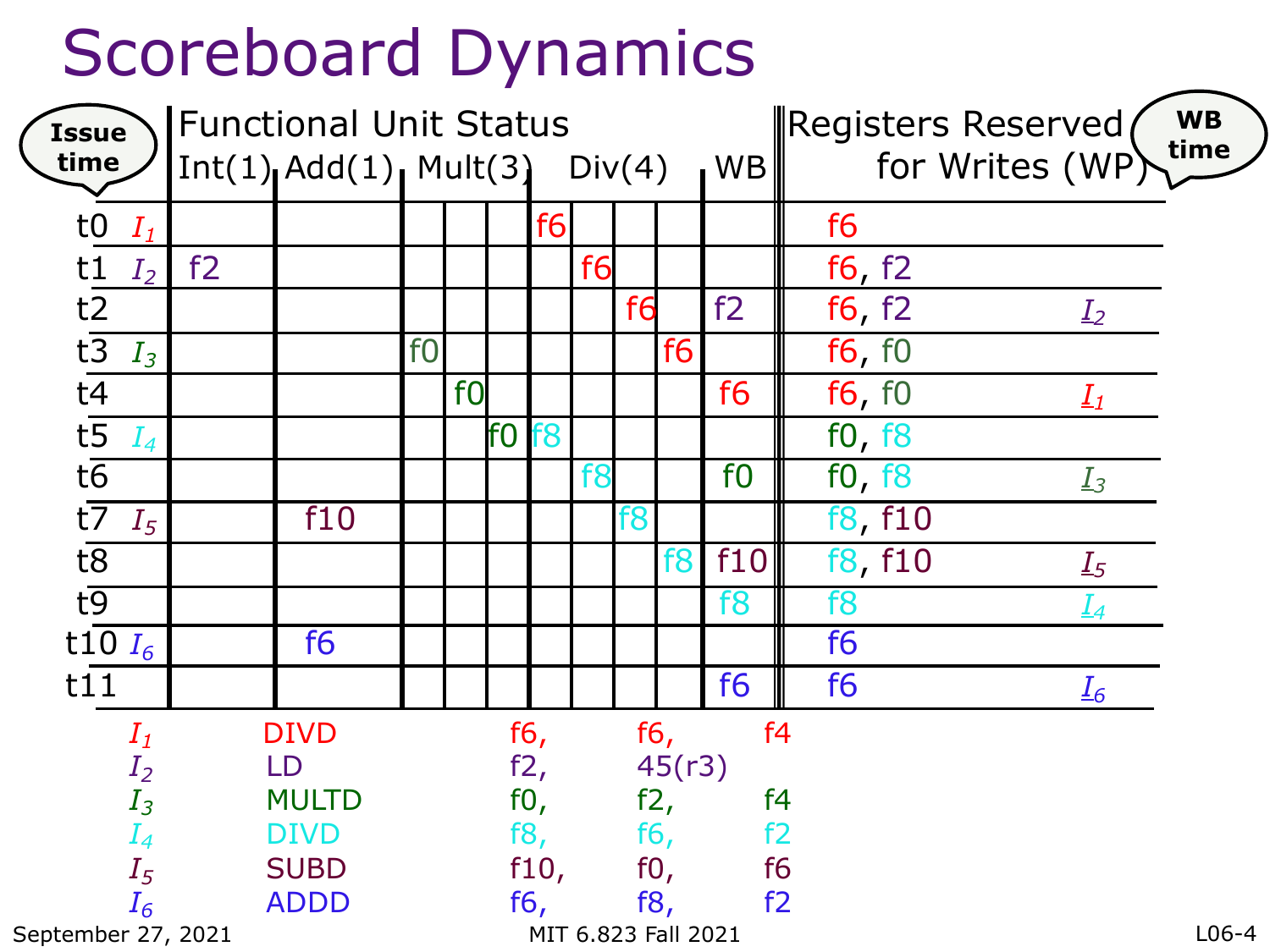#### In-Order Issue Limitations *An example*



In-order:  $1 (2,1)$ , ..... 2 3 4 4 3 5 ... 5 6 6 In-order restriction prevents instruction 4 from being dispatched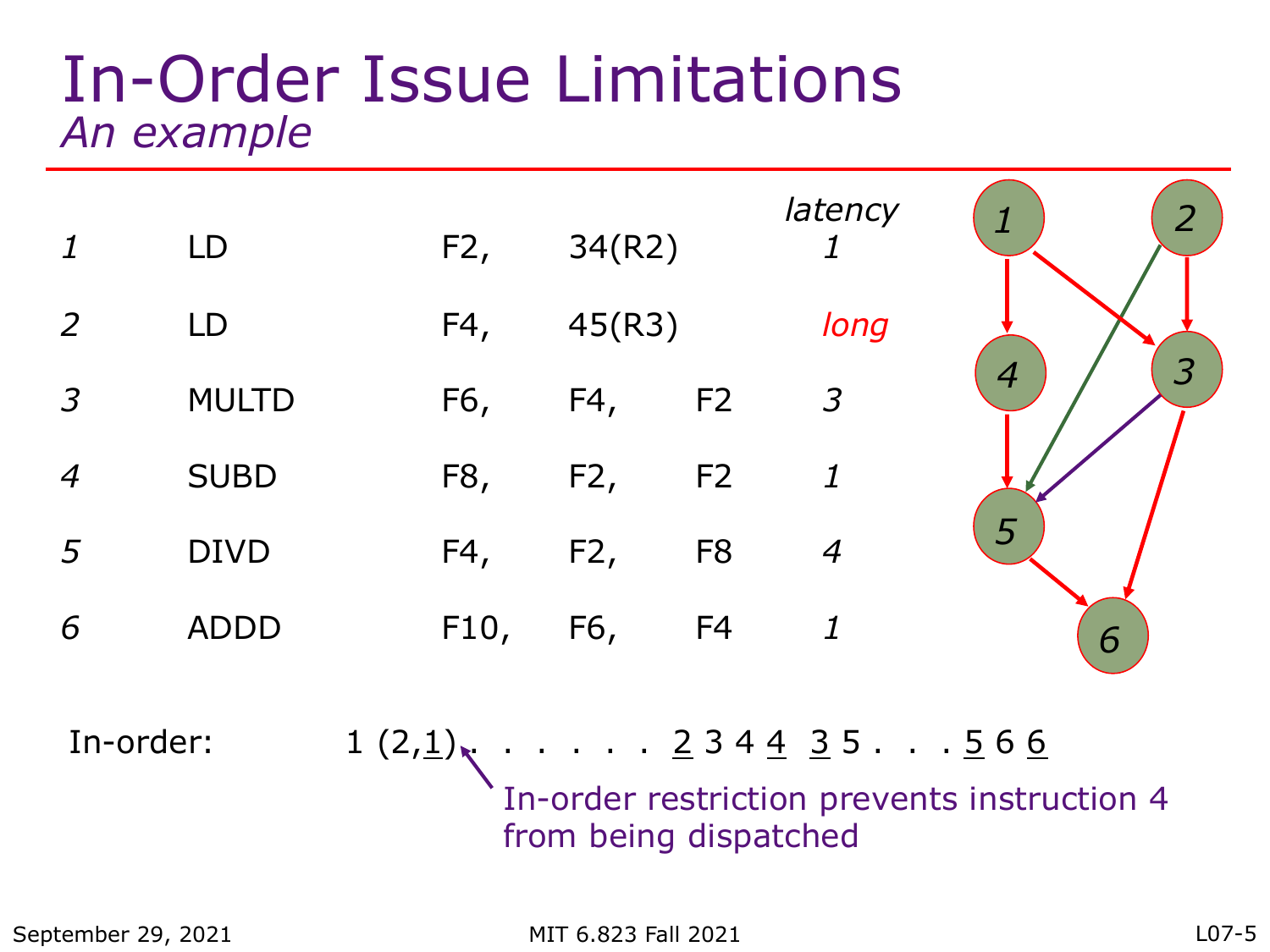### Out-of-Order Issue

How can we address the delay caused by a RAW dependence associated with the next in-order instruction?



Find something else to do!

- Issue stage buffer holds multiple instructions waiting to issue.
- Decode adds next instruction to buffer if there is space and the instruction does not cause a WAR or WAW hazard.
- Can issue any instruction in buffer whose RAW hazards are satisfied *(for now at most one dispatch per cycle). Note:* A writeback (WB) may enable more instructions.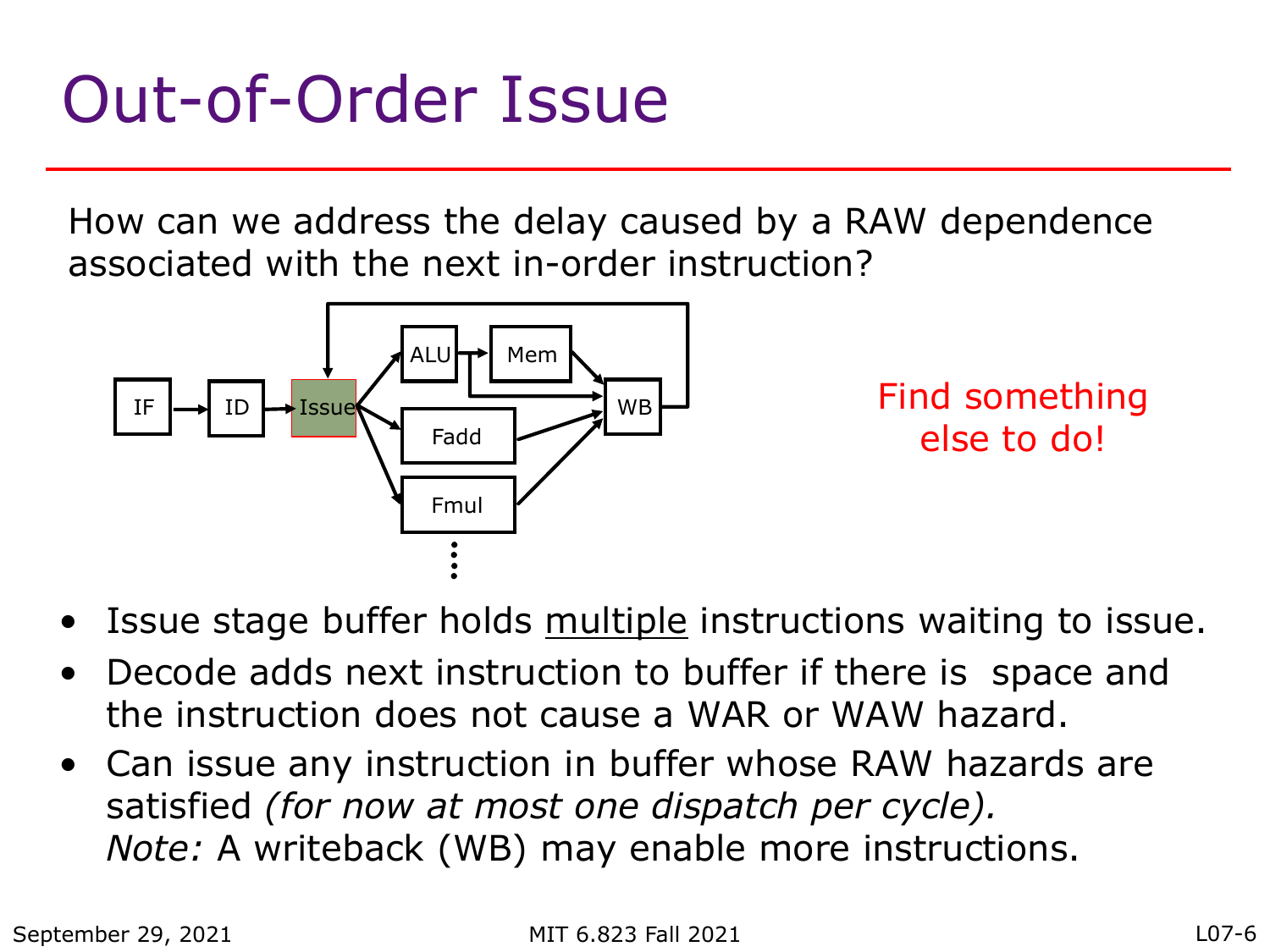#### In-Order Issue Limitations *An example*

| $\mathbf{1}$                                                      | LD            |  | F2,  | 34(R2) |                | latency                                                                                           | 2                                            |
|-------------------------------------------------------------------|---------------|--|------|--------|----------------|---------------------------------------------------------------------------------------------------|----------------------------------------------|
| 2                                                                 | LD            |  | F4,  | 45(R3) |                | long                                                                                              |                                              |
| $\overline{3}$                                                    | <b>MULTD</b>  |  | F6,  | F4,    | F2             | $\mathfrak{Z}$                                                                                    | $\overline{\mathcal{S}}$<br>$\boldsymbol{4}$ |
| $\overline{4}$                                                    | <b>SUBD</b>   |  | F8,  | F2,    | F <sub>2</sub> | $\boldsymbol{\mathit{1}}$                                                                         |                                              |
| 5                                                                 | <b>DIVD</b>   |  | F4,  | F2,    | F <sub>8</sub> | $\overline{4}$                                                                                    | 5                                            |
| 6                                                                 | <b>ADDD</b>   |  | F10, | F6,    | F4             | $\mathbf{1}$                                                                                      | 6                                            |
| In-order:                                                         | Out-of-order: |  |      |        |                | $1(2,1)$ 2 3 4 4 3 5  5 6 6<br>$1(2,1)$ 4 $\underline{4}$ $\dots$ $2$ 3 5 $\cdot$ 3 $\cdot$ 5 6 6 | WAR/WAW hazards prevent instruction 5        |
|                                                                   |               |  |      |        |                | from being dispatched                                                                             |                                              |
| Out-of-order execution did not produce a significant improvement! |               |  |      |        |                |                                                                                                   |                                              |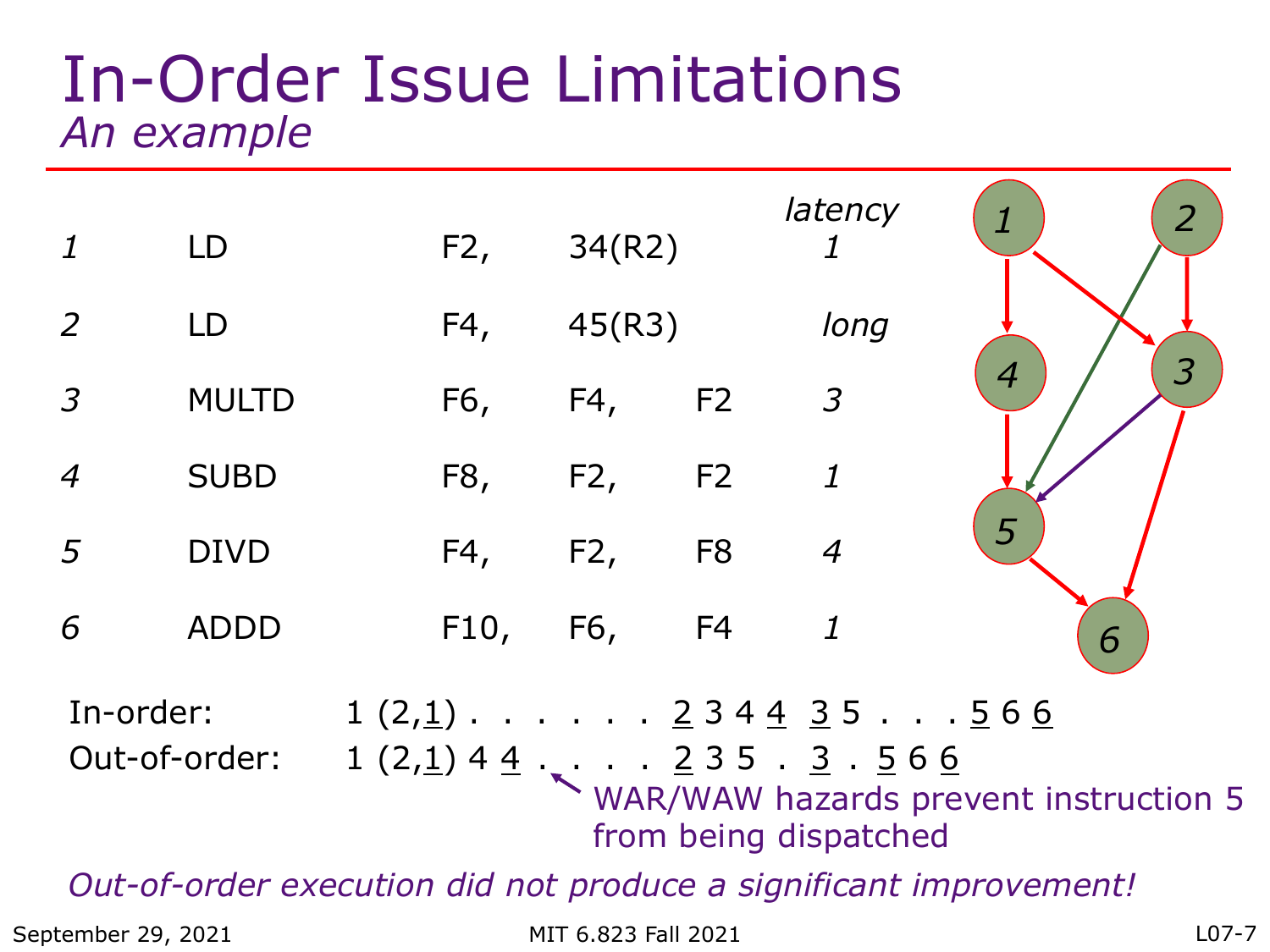#### How many Instructions can be in the pipeline

Throughput is limited by number of instructions in flight, but which feature of an ISA limits the number of instructions in the pipeline?

*Number of Registers*

Out-of-order dispatch by itself does not provide a significant performance improvement!

How can we better understand the impact of number of registers on throughput?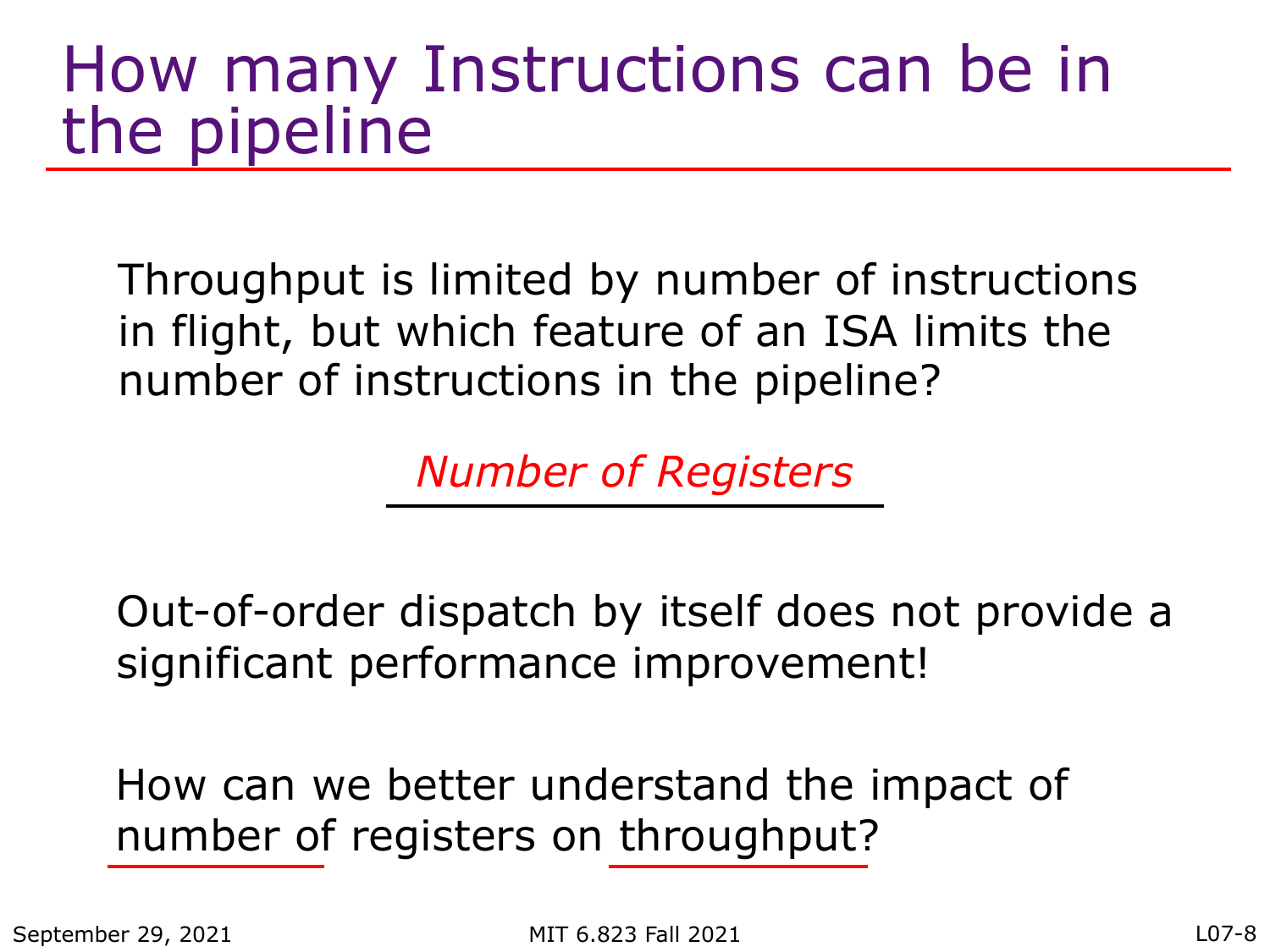### Little's Law

*Throughput (T) = Number in Flight (N) / Latency (L)*



Example:

*4 floating point registers 8 cycles per floating point operation*

Þ *½ issues per cycle!*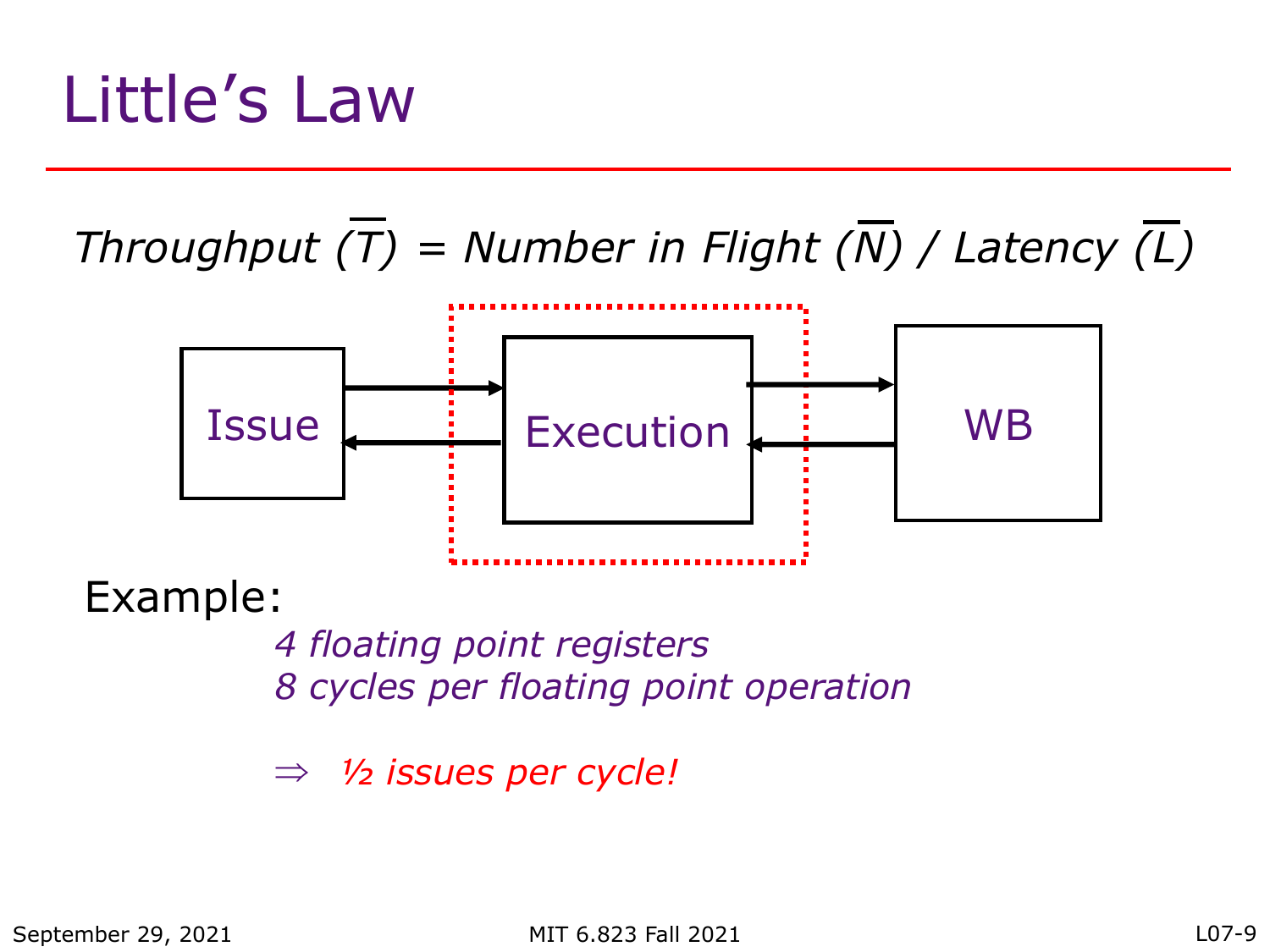#### Overcoming the Lack of Register Names

Floating Point pipelines often cannot be kept filled with small number of registers.

IBM 360 had only 4 Floating Point Registers

*Can a microarchitecture use more registers than specified by the ISA without loss of ISA compatibility ?*

> Yes, Robert Tomasulo of IBM suggested an ingenious solution in 1967 based on on-the-fly *register renaming*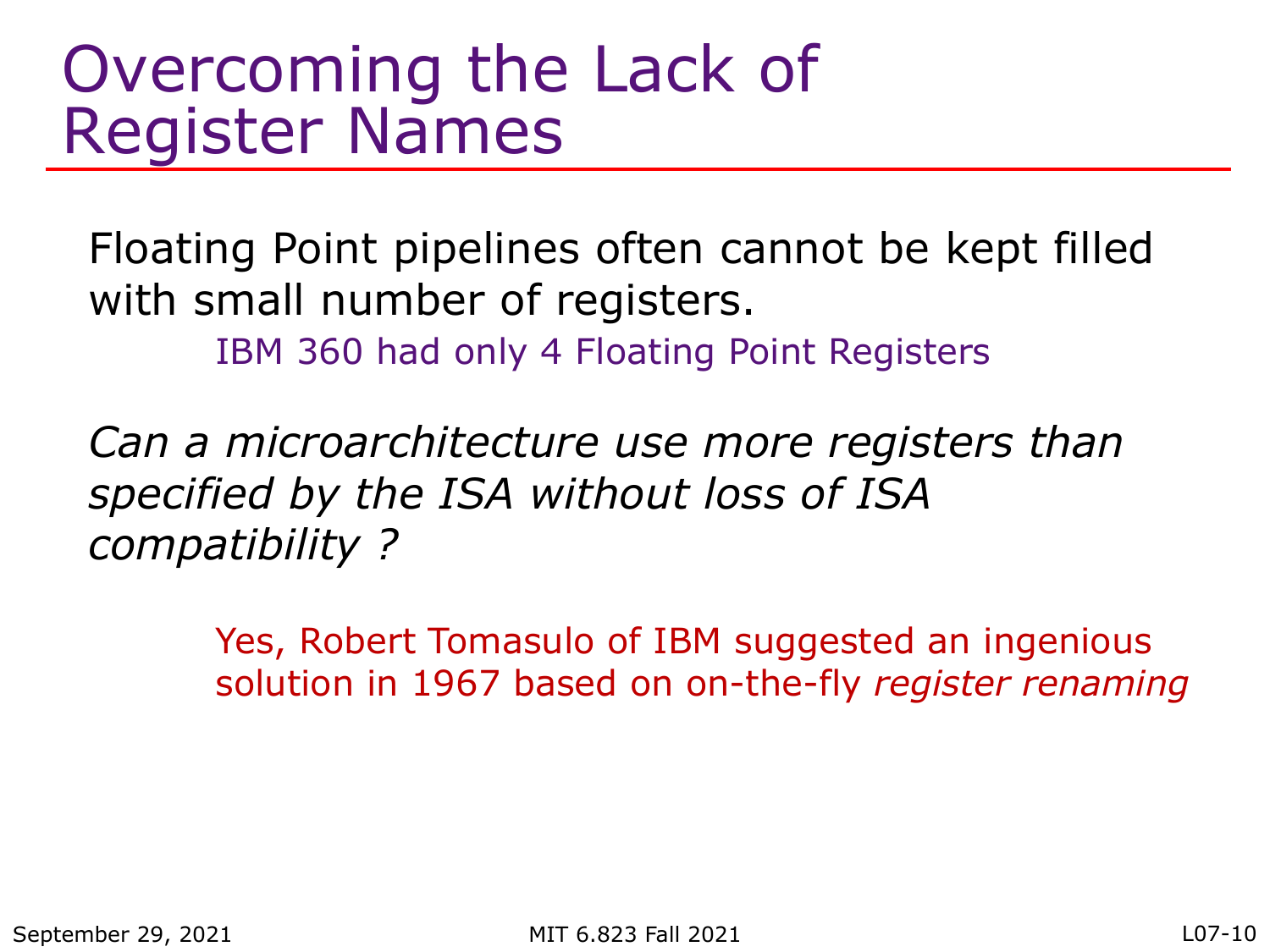#### Instruction-level Parallelism via *Renaming*

|                  | LD                         | F2,                                              | 34(R2) |                | latency                   | $\overline{2}$                              |
|------------------|----------------------------|--------------------------------------------------|--------|----------------|---------------------------|---------------------------------------------|
| 2                | LD                         | F4,                                              | 45(R3) |                | long                      |                                             |
| $\overline{3}$   | <b>MULTD</b>               | F6,                                              | F4,    | F <sub>2</sub> | $\overline{3}$            | 3<br>$\boldsymbol{4}$                       |
| $\boldsymbol{4}$ | <b>SUBD</b>                | F8,                                              | F2,    | F <sub>2</sub> | $\boldsymbol{\mathit{1}}$ |                                             |
| 5                | <b>DIVD</b>                | F4'                                              | F2,    | F <sub>8</sub> | $\overline{4}$            | 5                                           |
| 6                | <b>ADDD</b>                | F10,                                             | F6,    | F4'            | $\boldsymbol{\mathit{1}}$ | 6                                           |
|                  | In-order:<br>Out-of-order: | $1(2,1)$ 4 4 5 $\ldots$ $(2,5)$ 3 $\ldots$ 3 6 6 |        |                |                           | $1(2,1)$ <u>2</u> 34 <u>43</u> 5 <u>566</u> |

*Renaming eliminates WAR and WAW hazards (renaming*  $\Rightarrow$  *additional storage)* 

September 29, 2021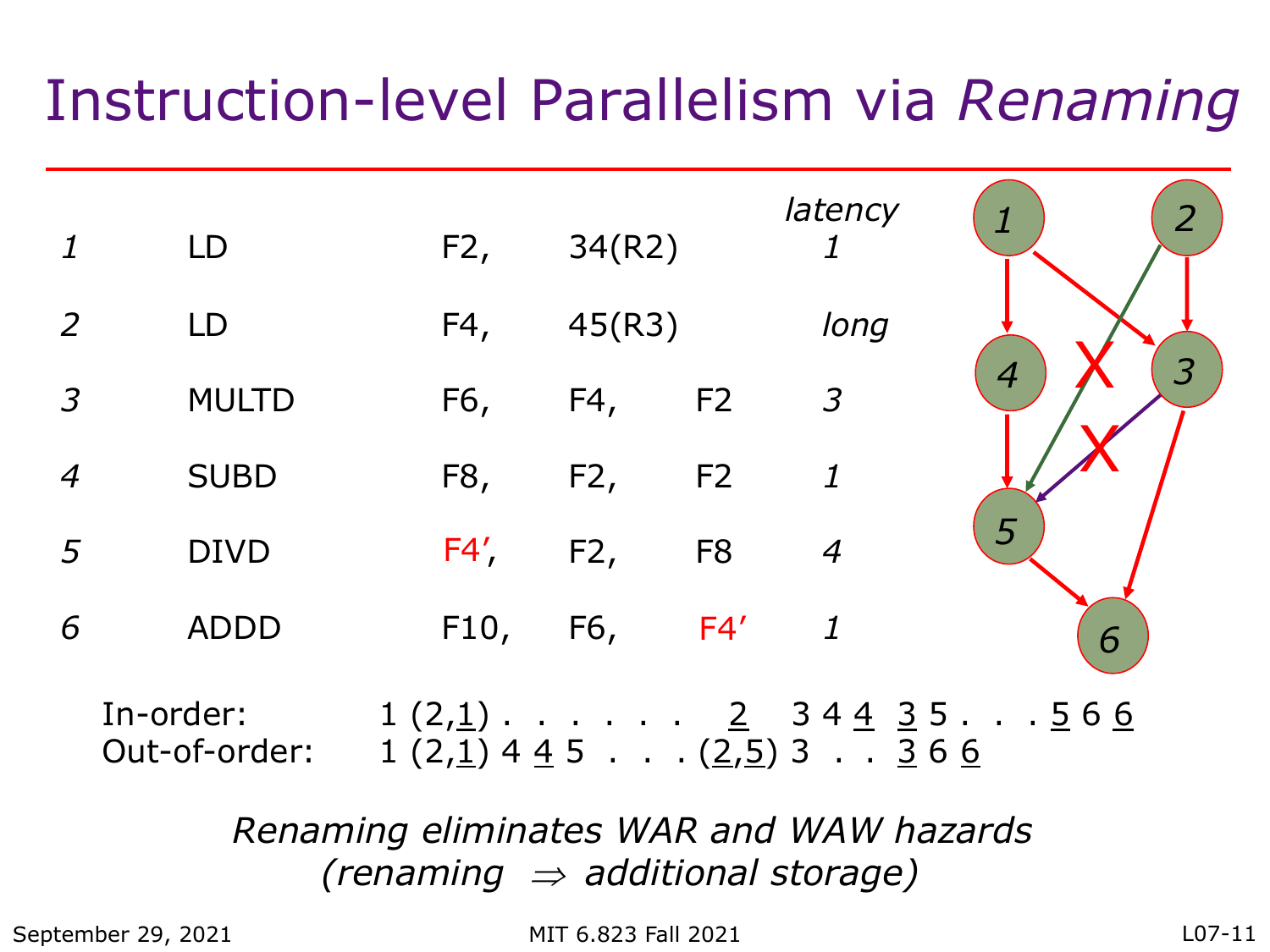### Handling register dependencies



- Decode does register renaming, providing a new spot for each register write
	- Renaming eliminates WAR and WAW hazards by allowing use of more storage space
- Renamed instructions added to an issue stage structure, called the reorder buffer (ROB). Any instruction in the ROB whose RAW hazards have been satisfied can be dispatched
	- Out-of-order or dataflow execution handles RAW hazards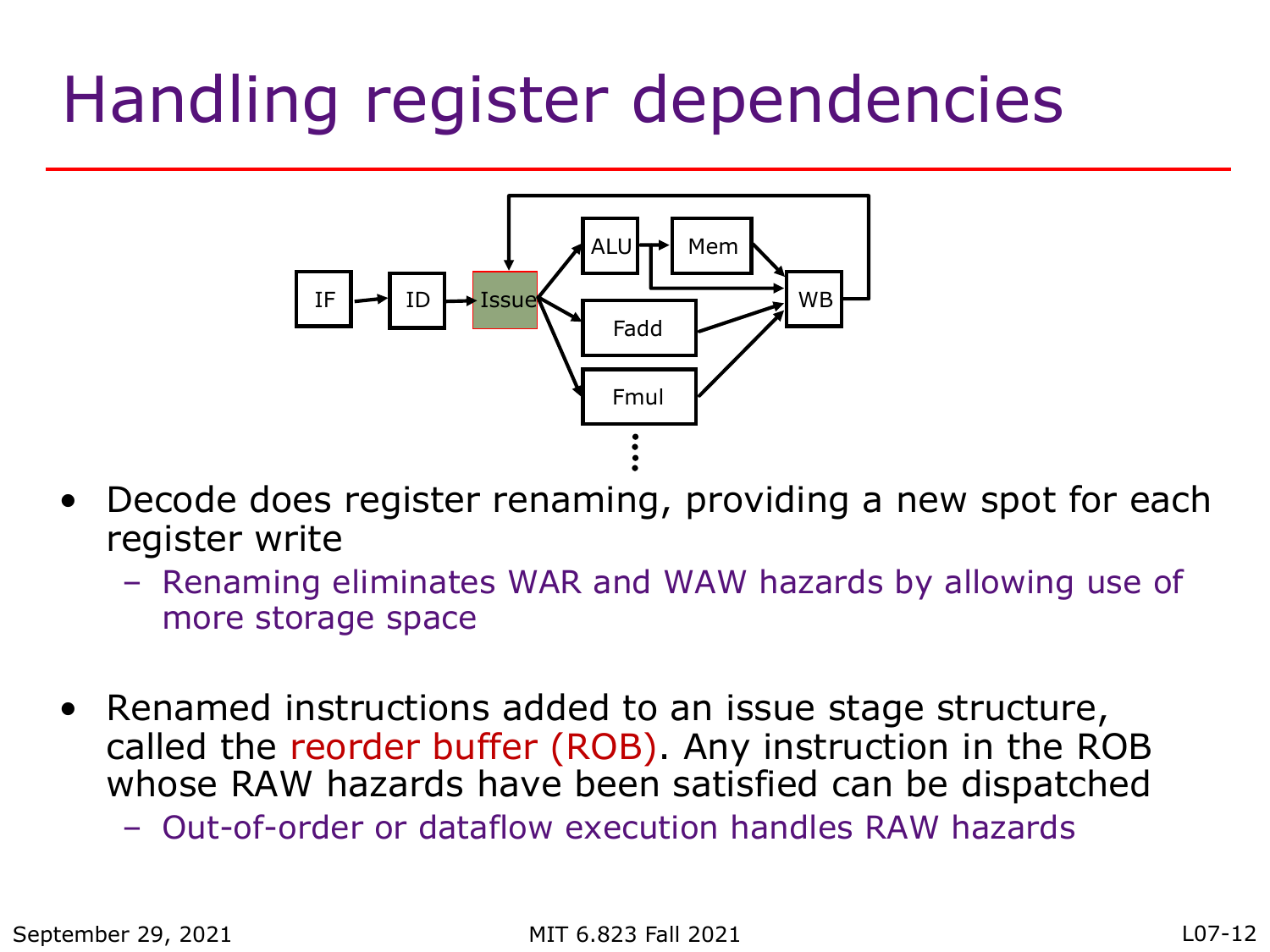#### Reorder Buffer *Smith and Pleszkun, 1985*



Instruction slot is candidate for execution when:

- It holds a valid instruction ("use" bit is set)
- It has not already started execution ("exec" bit is clear)
- Both operands are available ("present" bits p1 and p2 are set)

Is it obvious where an architectural register value is? *No*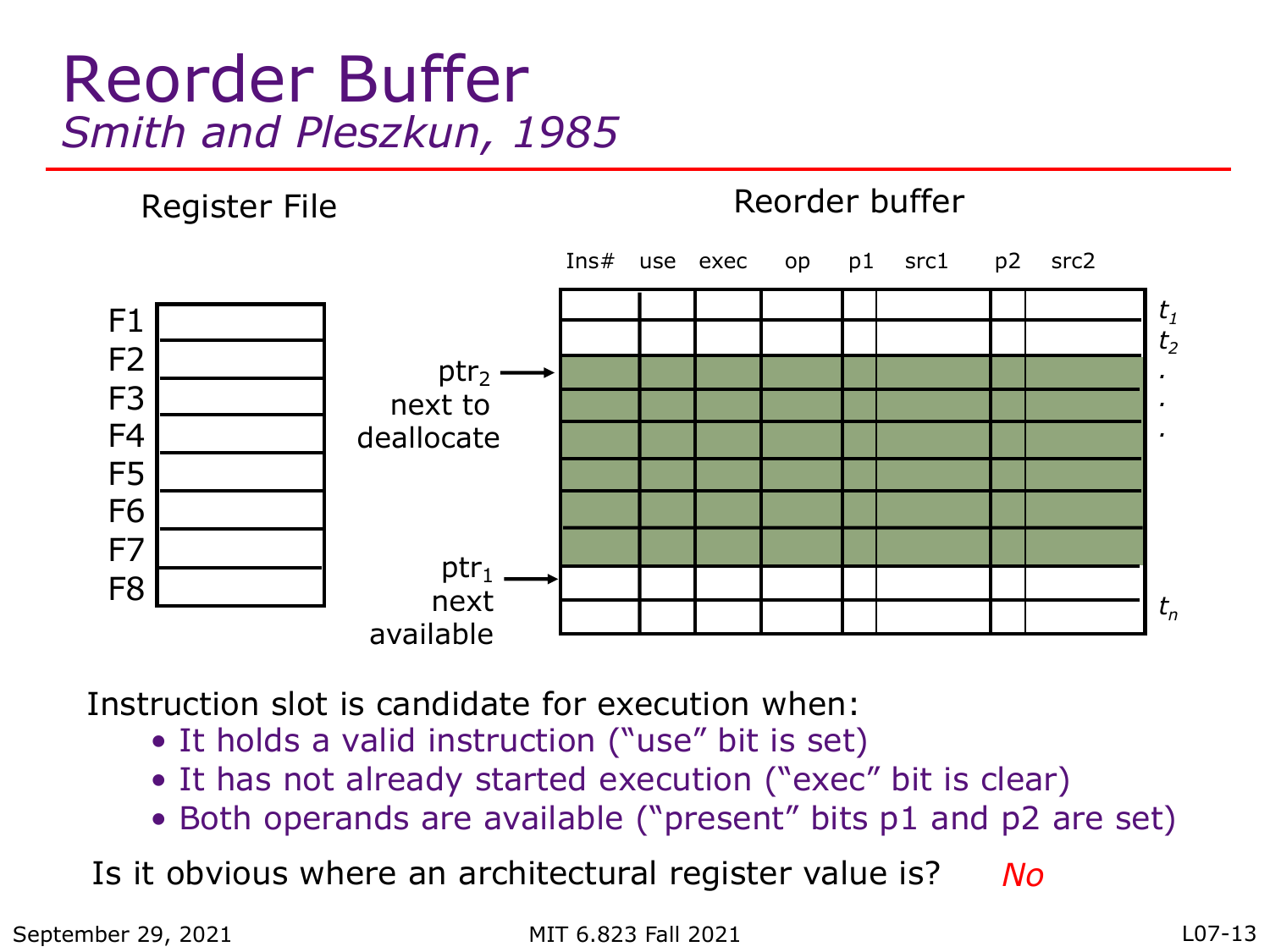# Renaming & Out-of-order Issue



• *When can a name be reused? Whenever an instruction completes*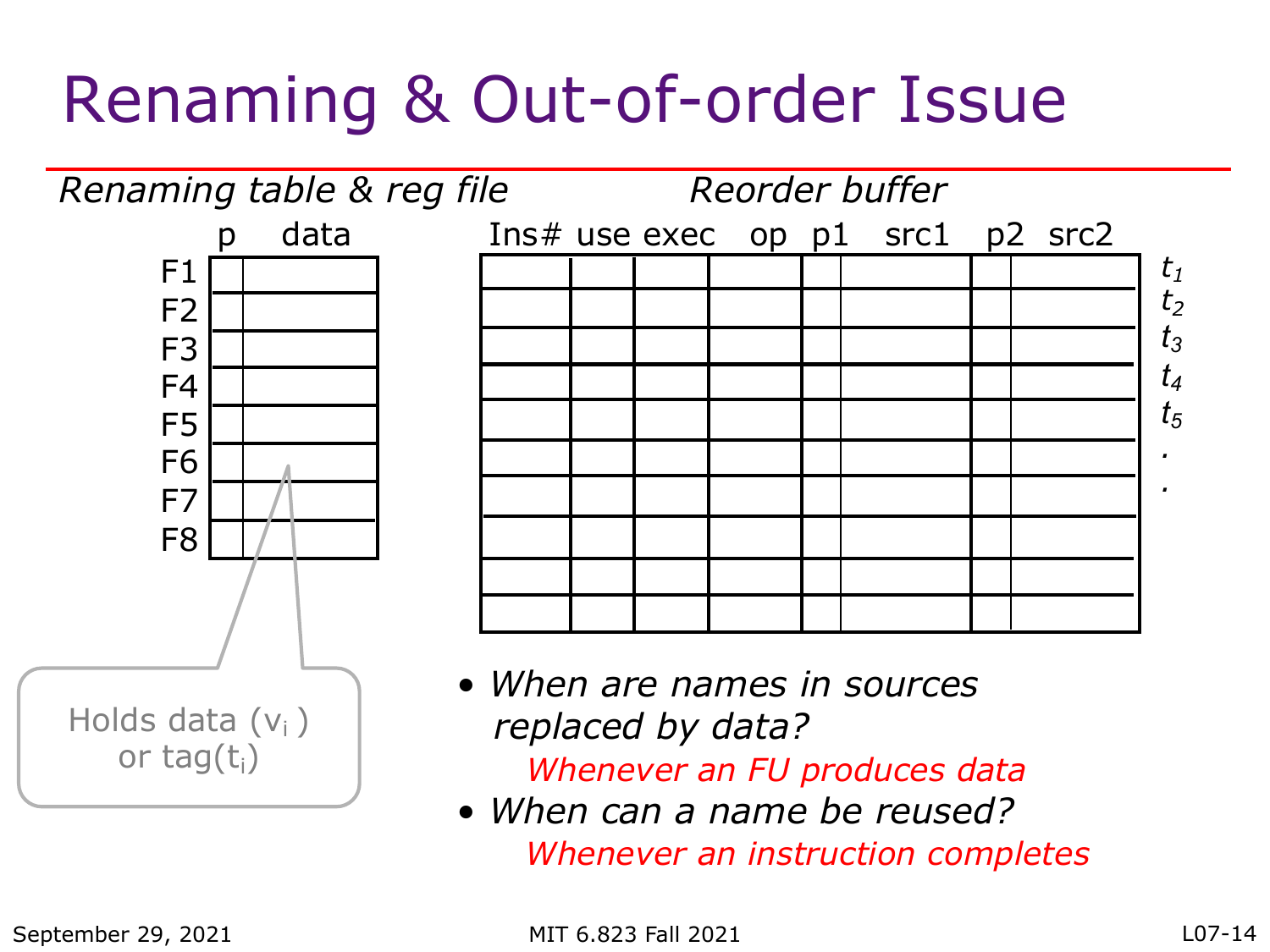#### Renaming & Out-of-order Issue *An example*



- *Insert instruction in ROB*
- *Issue instruction from ROB*
- *Complete instruction*
- *Empty ROB entry*

| 7              | LD          | F2,  | 34(R2) |                |
|----------------|-------------|------|--------|----------------|
| 2              | LD          | F4,  | 45(R3) |                |
| $\overline{3}$ | MULTD F6,   |      | F4,    | F <sub>2</sub> |
| 4              | <b>SUBD</b> | F8,  | F2,    | F <sub>2</sub> |
| $\overline{5}$ | <b>DIVD</b> | F4,  | F2,    | F <sub>8</sub> |
| 6              | <b>ADDD</b> | F10, | F6,    | F4             |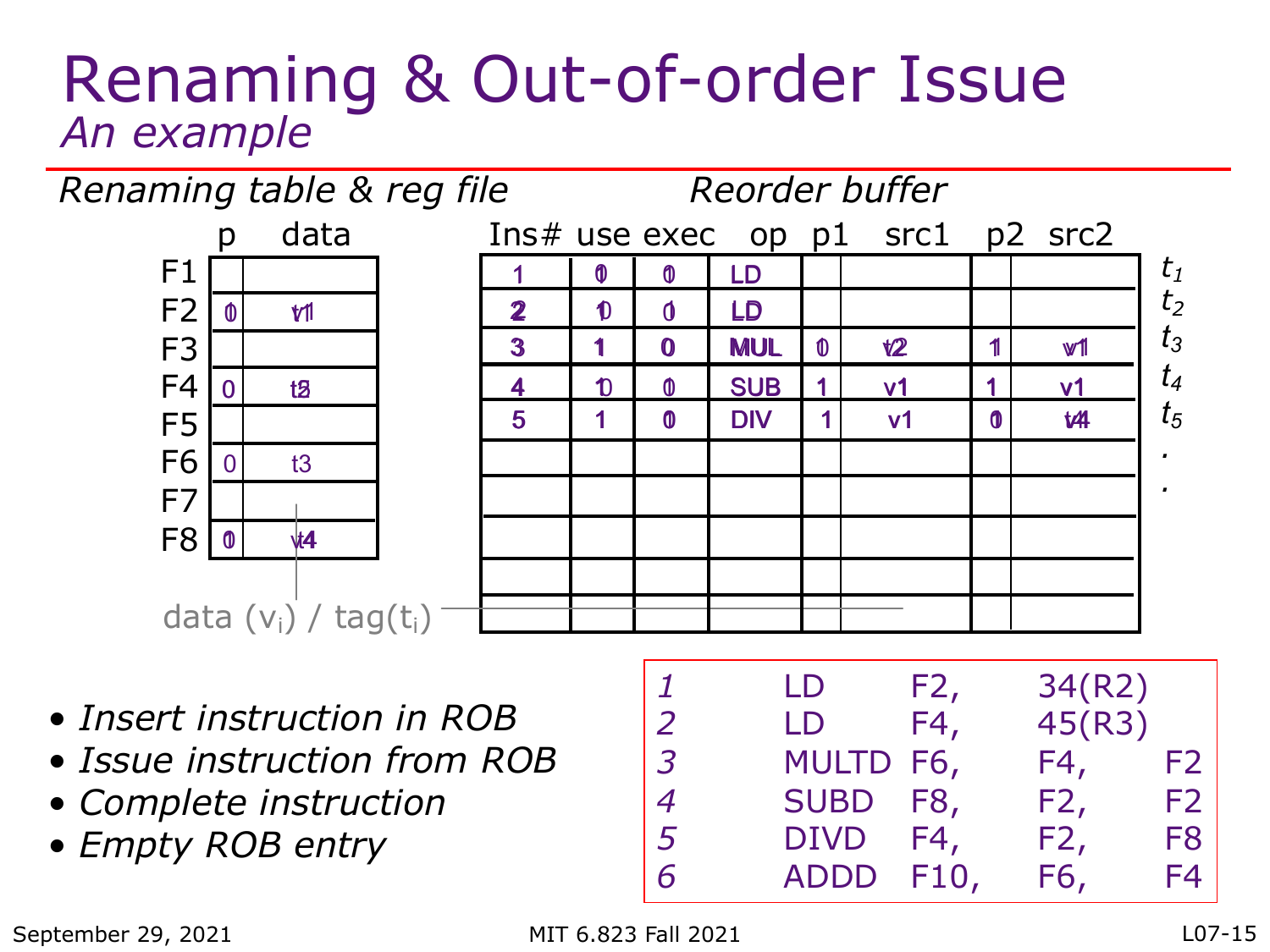# Simplifying Allocation/Deallocation



Instruction buffer is managed circularly

- Set "exec" bit when instruction begins execution
- When an instruction completes its "use" bit is marked free
- Increment ptr<sub>2</sub> only if the "use" bit is marked free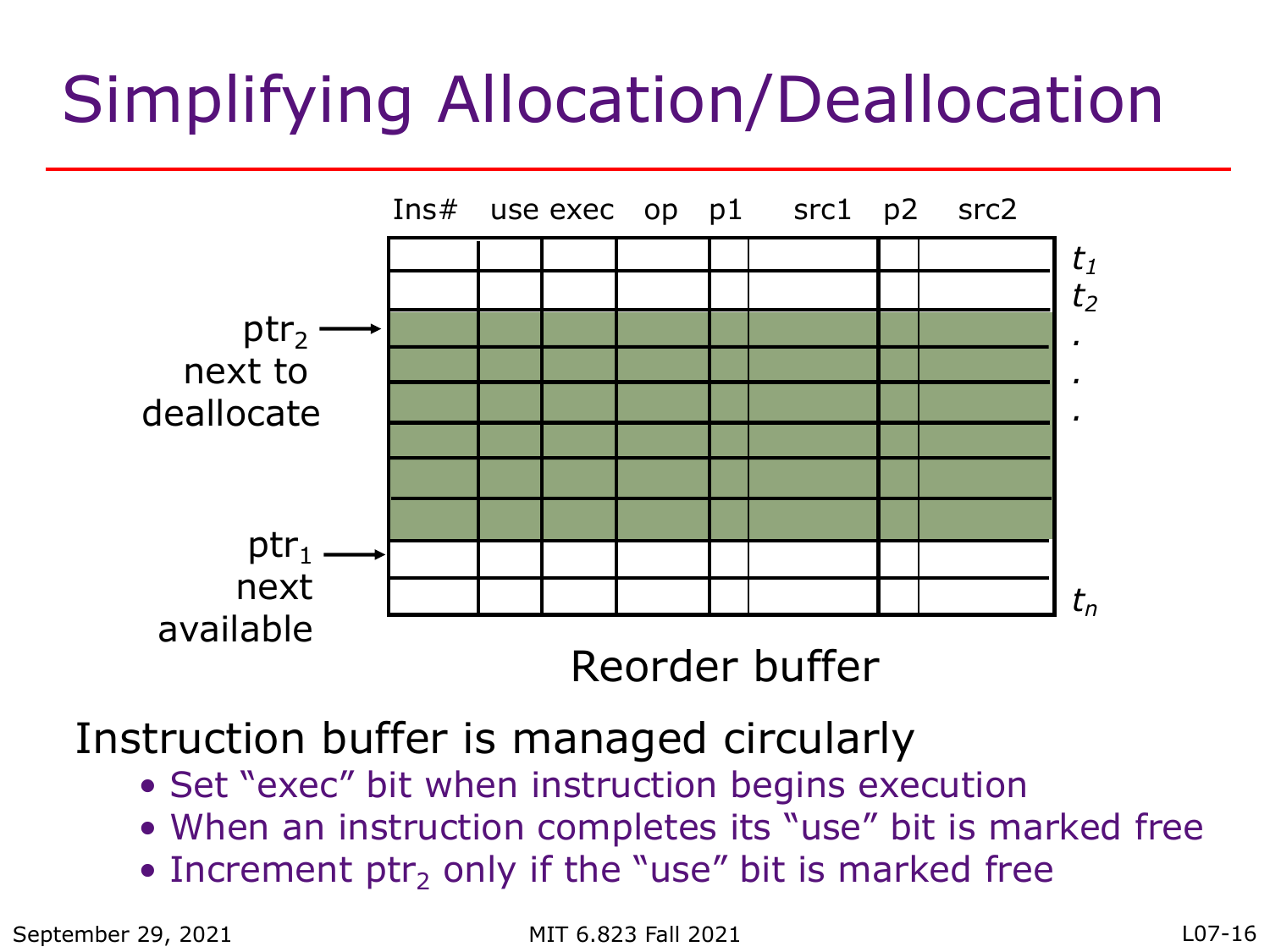### Data-Driven Execution



- Instruction template (i.e., tag t) is allocated by the Decode stage, which also stores the tag in the reg file
- When an instruction completes, its tag is deallocated

September 29, 2021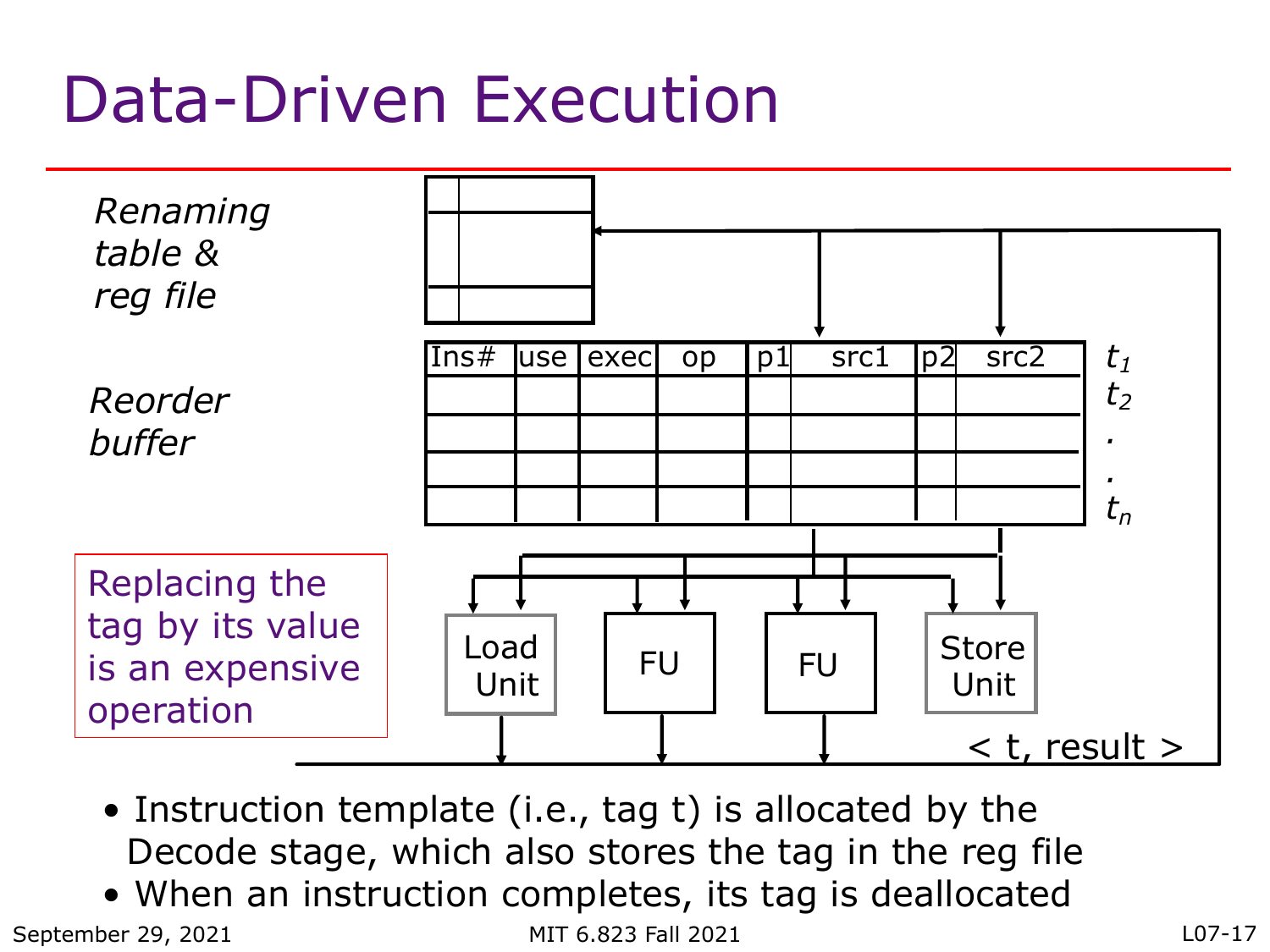#### IBM 360/91 Floating Point Unit *R. M. Tomasulo, 1967*

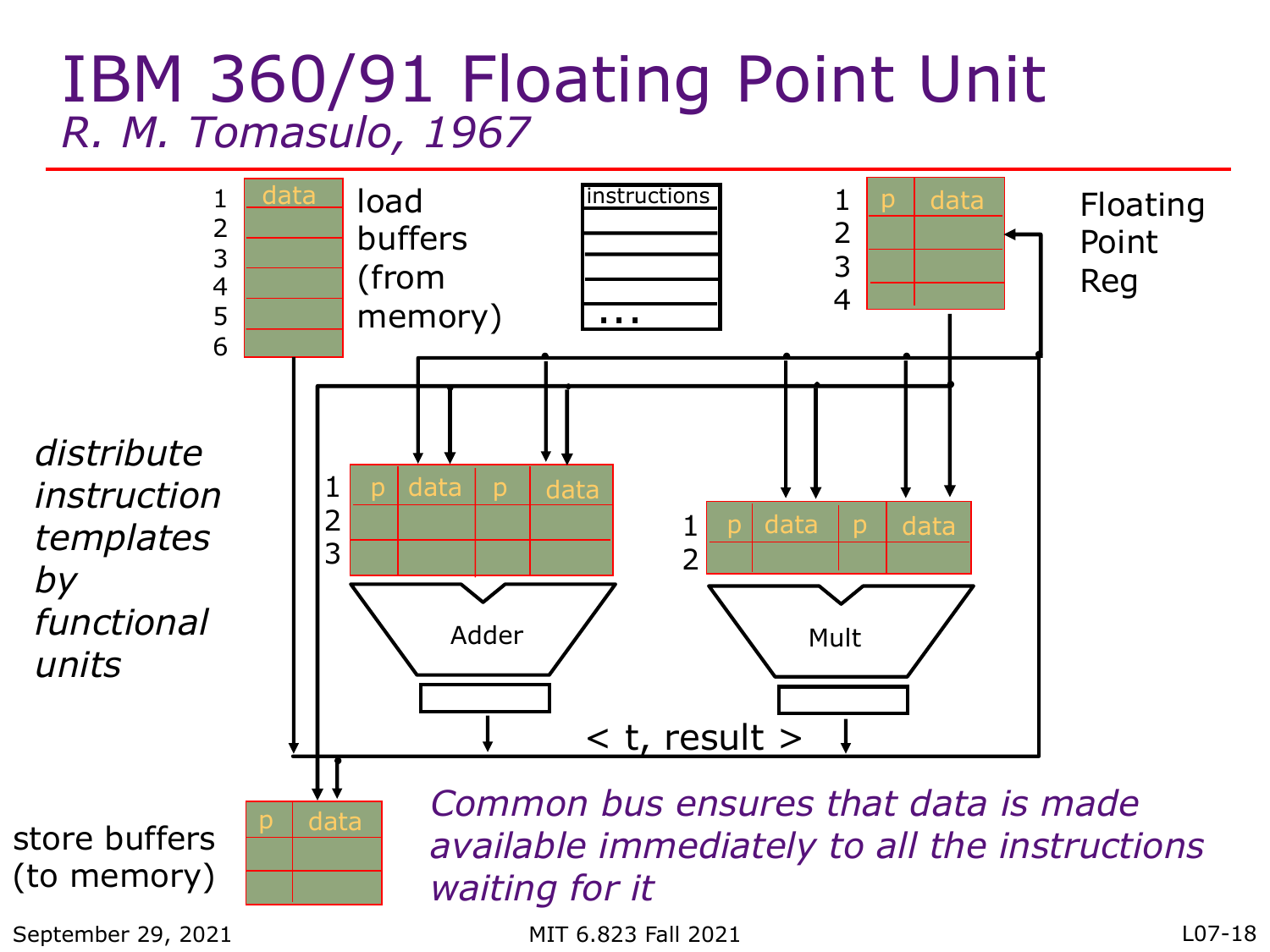Renaming and Out-of-order execution was first implemented in 1969 in IBM 360/91 but was effective only on a very small class of problems and thus did not show up in the subsequent models until mid-nineties. *Why?*

- 1. Did not address the memory latency problem which turned out be a much bigger issue than FU latency
- 2. Made exceptions imprecise

*One more problem needed to be solved*

*Branch/jump penalties*

*More on this in the next lecture*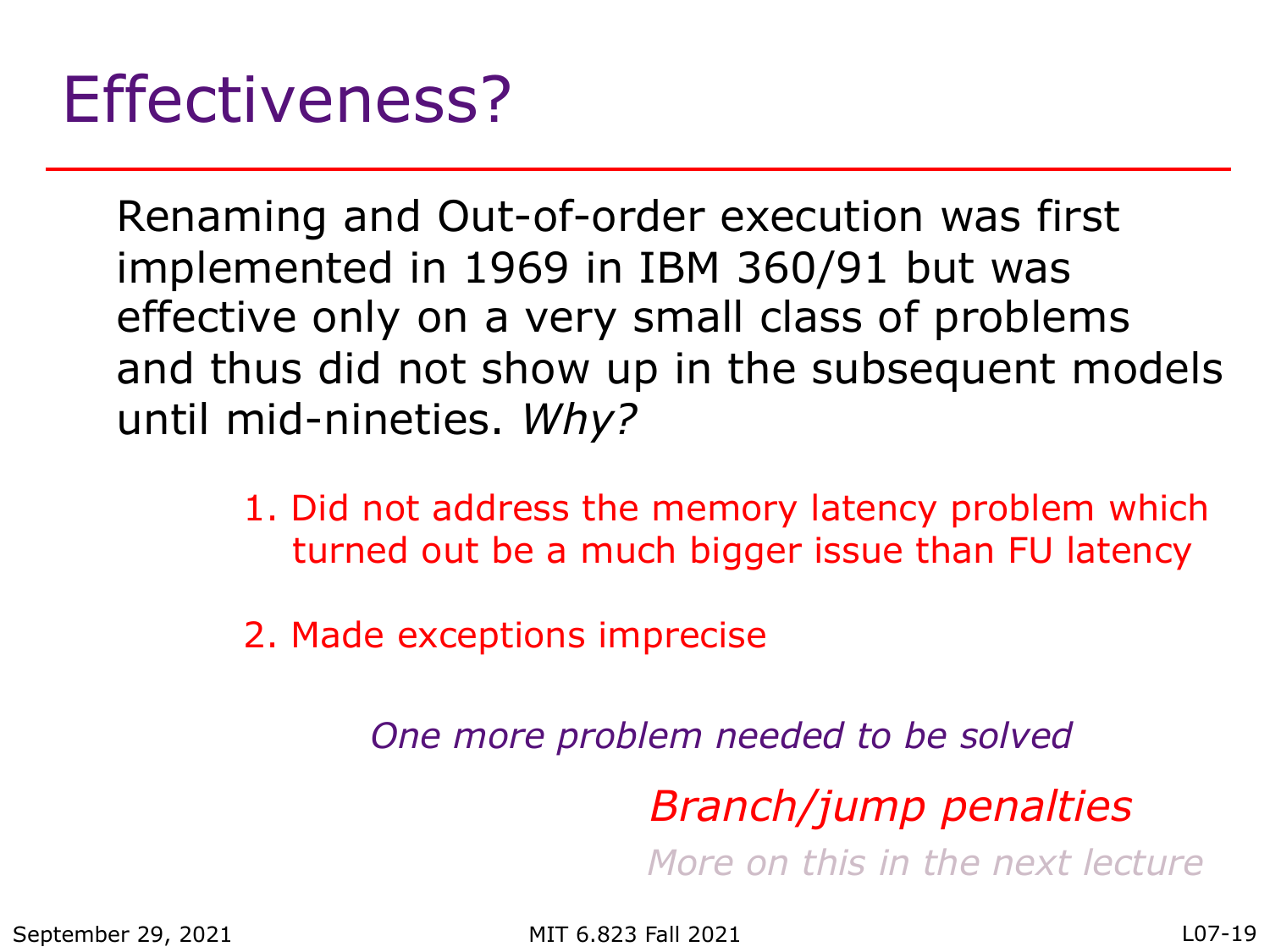### Reminder: Precise Exceptions

*Exceptions are relatively unlikely events that need special processing, but where adding explicit control flow instructions is not desired, e.g., divide by 0, page fault*

*Exceptions can be viewed as an implicit conditional subroutine call that is inserted between two instructions.*

*Therefore, it must appear as if the exception is taken between two instructions* (say  $I_i$  and  $I_{i+1}$ )

- the effect of all instructions up to and including  $I_i$  is complete
- no effect of any instruction after  $I_i$  has taken place

The handler either aborts the program or restarts it at  $I_{i+1}$ .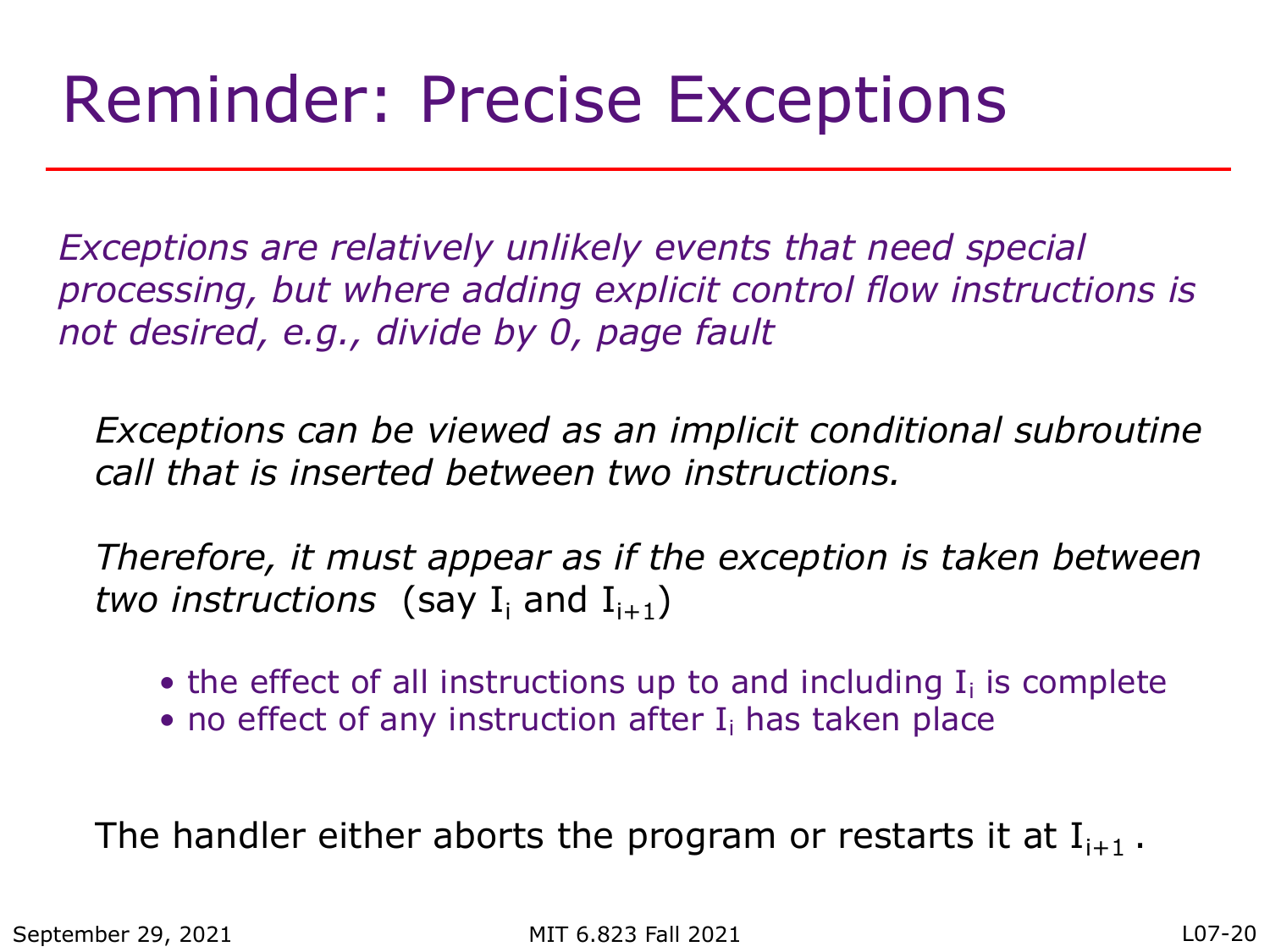#### Effect on Exceptions *Out-of-order Completion*

| $\boldsymbol{\varLambda}$ | <b>DIVD</b>  | f6,  | f6,              | f4    |  |
|---------------------------|--------------|------|------------------|-------|--|
| $I_2$                     | LD           | f2,  | 45(r3)           |       |  |
| $I_3$                     | <b>MULTD</b> | f0,  | f2,              | $f$ 4 |  |
| $I_4$                     | <b>DIVD</b>  | f8,  | f6,              | f2    |  |
| $I_5$                     | <b>SUBD</b>  | f10, | f <sub>0</sub> , | f6    |  |
| $I_6$                     | <b>ADDD</b>  | f6,  | f8,              | f2    |  |
|                           |              |      |                  |       |  |
|                           |              |      |                  |       |  |

*out-of-order comp* 1 2 2 3 1 4 3 5 5 4 6 6 Consider exceptions *on "DIVD"s restore f2 restore f10*

*Precise exceptions are difficult to implement at high speed - want to start execution of later instructions before exception checks finished on earlier instructions*

September 29, 2021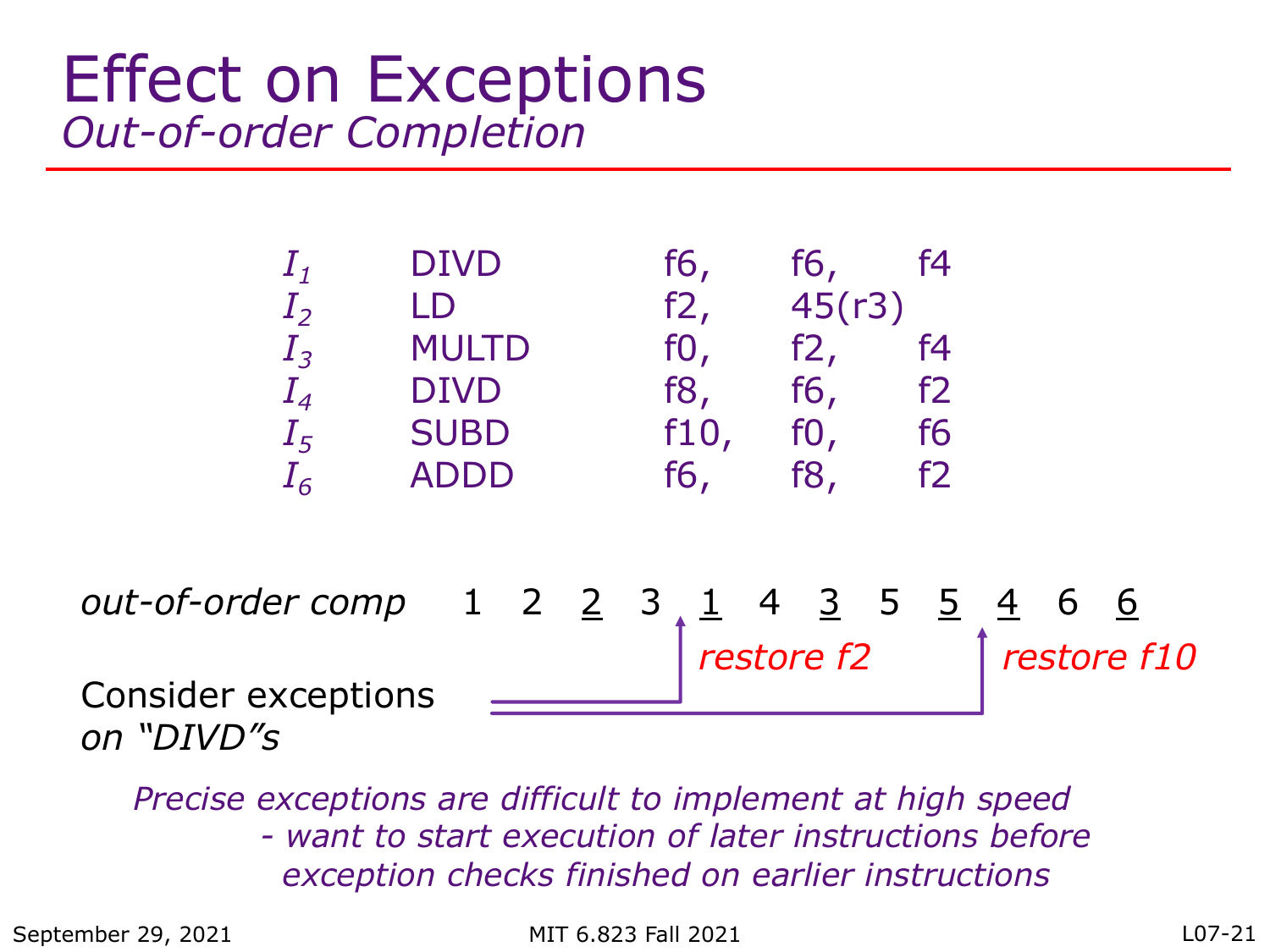### **Exceptions**

- Exceptions create a dependence on the value of the next PC
- Options for handling this dependence:

| $\cdot$ Stall               | No.                         |
|-----------------------------|-----------------------------|
| • Bypass                    | No.                         |
| . Find something else to do | No.                         |
| • Change the architecture   | Sometimes: Alpha, Multiflow |
| · Speculate!                | Most common approach!       |

• How can we handle rollback on mis-speculation?

Delay state update until commit on speculated instructions

Note: earlier exceptions must override later ones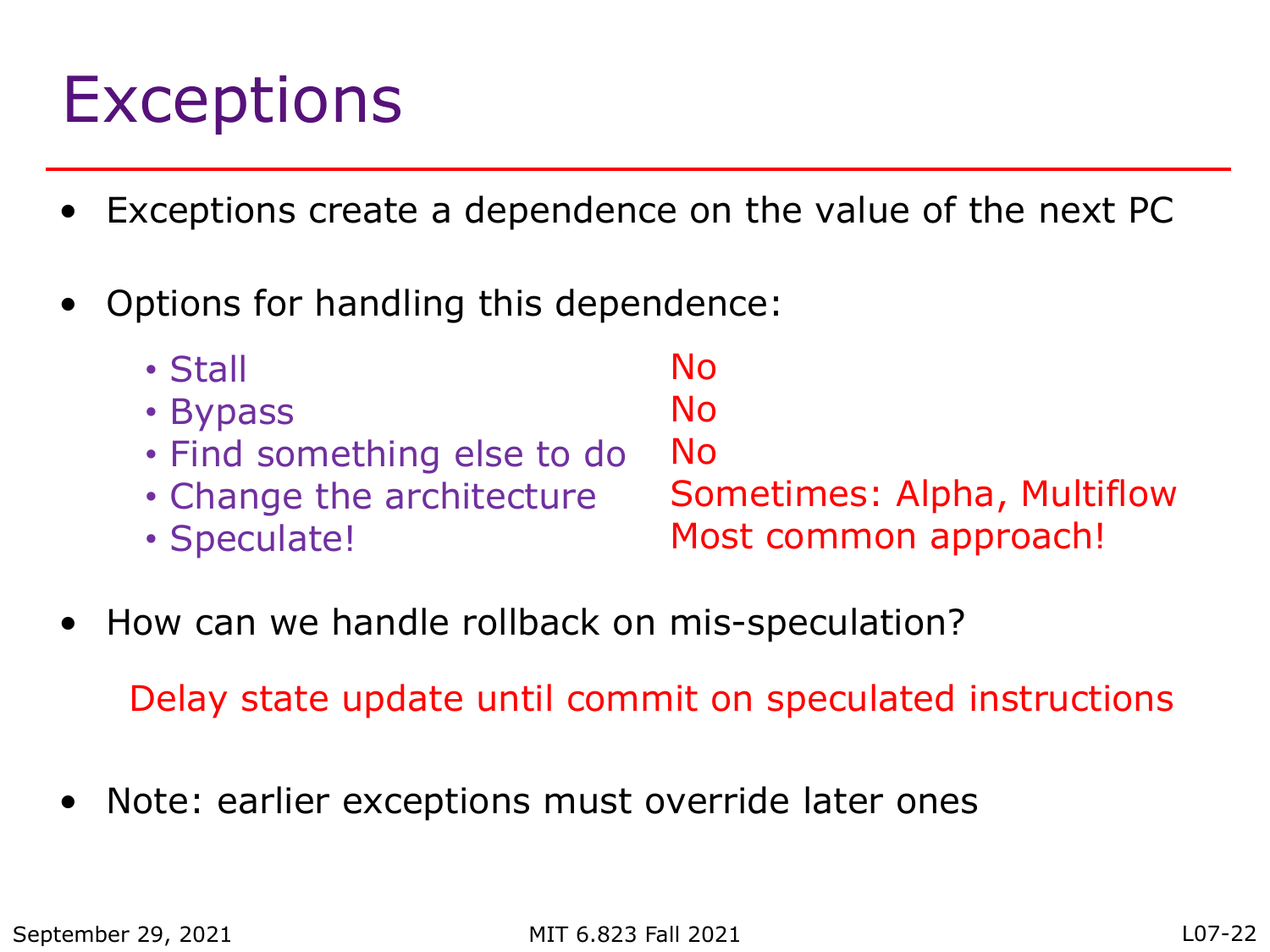

Hold exception flags in pipeline until commit point (M stage)

- •If exception at commit:
	- update Cause/EPC registers
	- kill all stages
	- fetch at handler PC

Inject external interrupts at commit point

September 29, 2021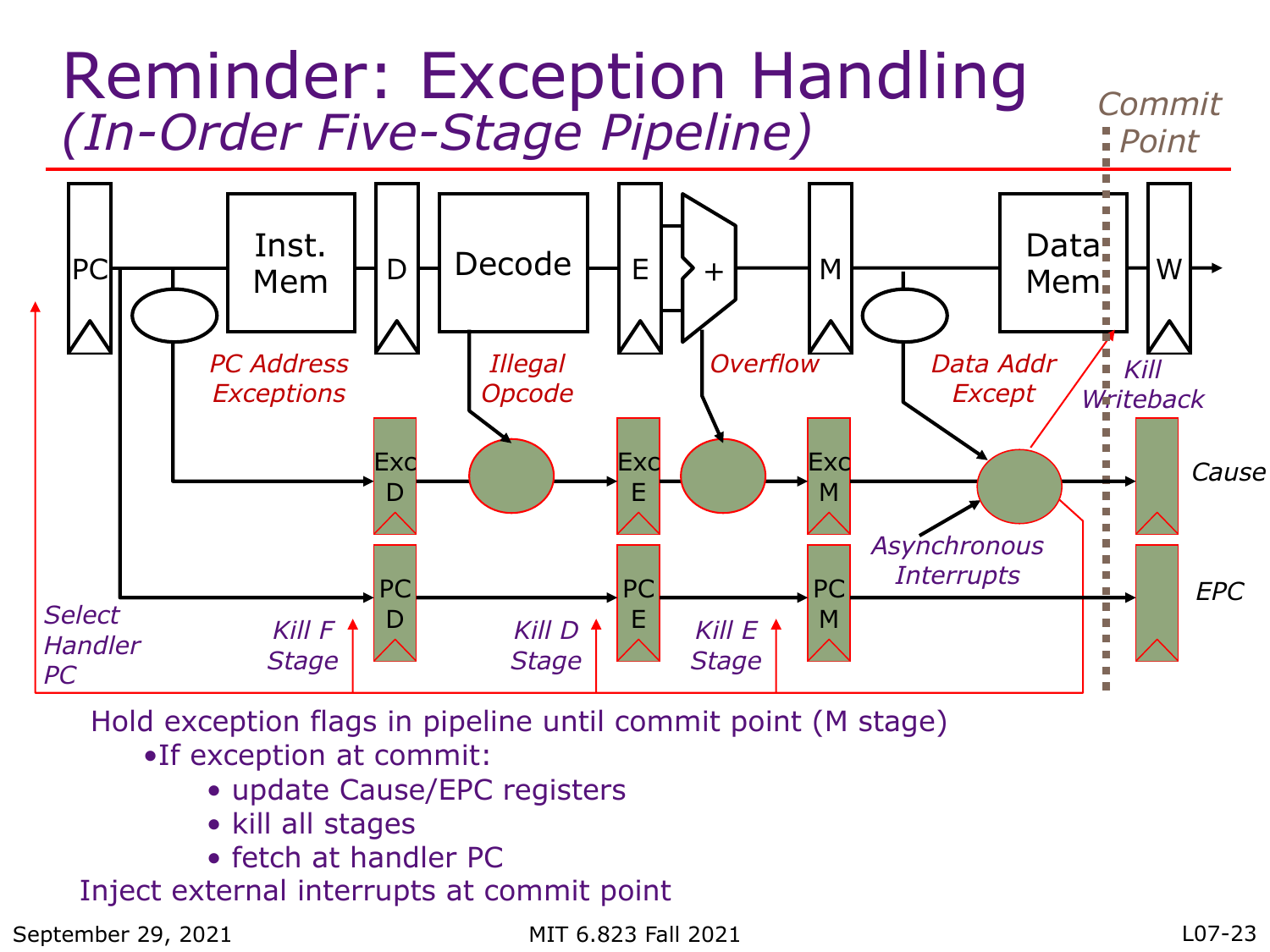# Phases of Instruction Execution

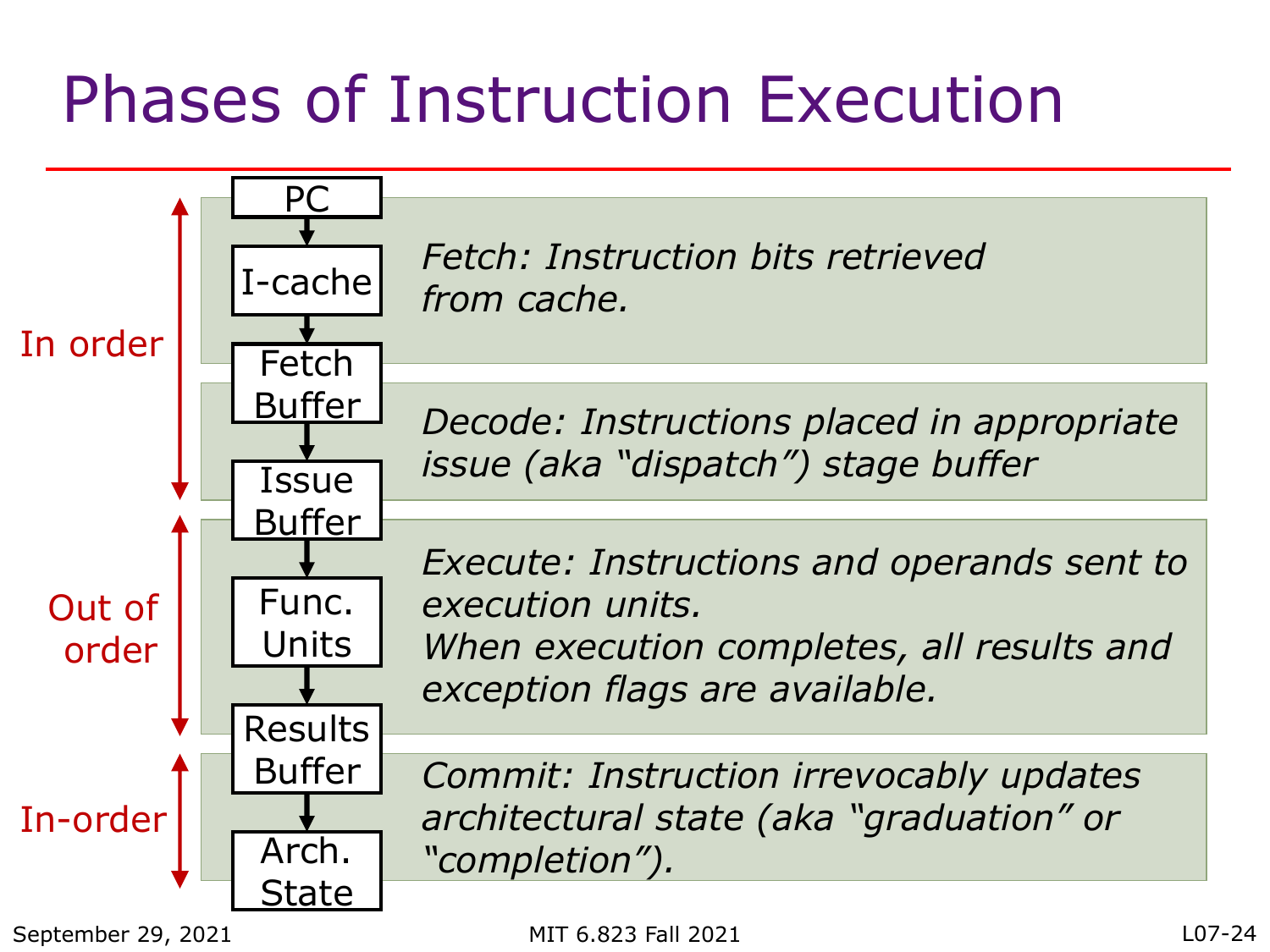#### In-Order Commit for Precise Exceptions



- Instructions fetched and decoded into instruction reorder buffer in-order
- Execution is out-of-order ( $\Rightarrow$  out-of-order completion)
- *Commit* (write-back to architectural state, i.e., regfile & memory) is in-order

*Temporary storage needed to hold results before commit (shadow registers and store buffers)*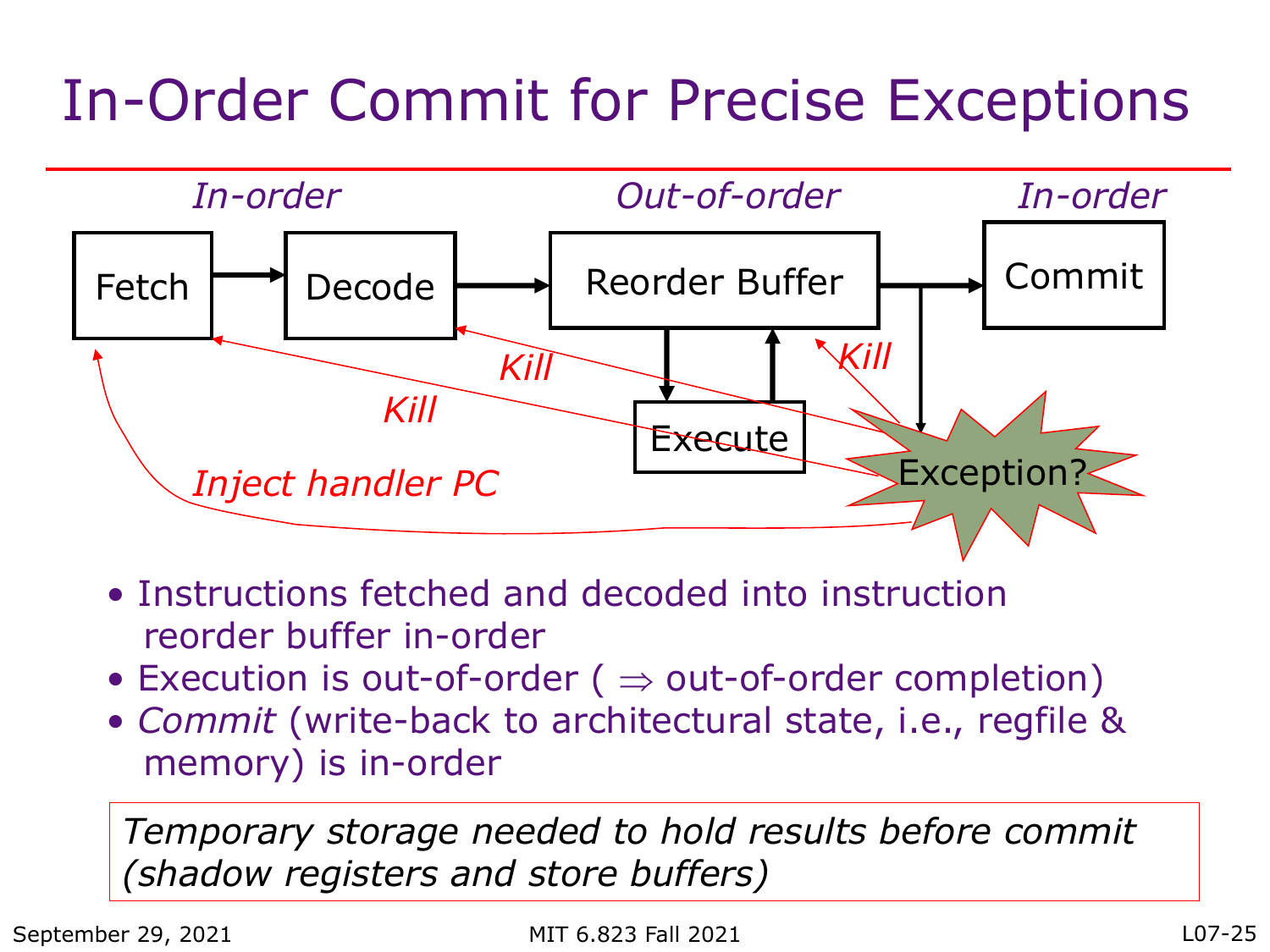### Extensions for Precise Exceptions



#### *Reorder buffer*

- add <pd, dest, data, cause> fields in the instruction template
- commit instructions to reg file and memory in program  $order \Rightarrow buffers can be maintained circularly$
- on exception, clear reorder buffer by resetting  $ptr_1=ptr_2$ *(stores must wait for commit before updating memory)*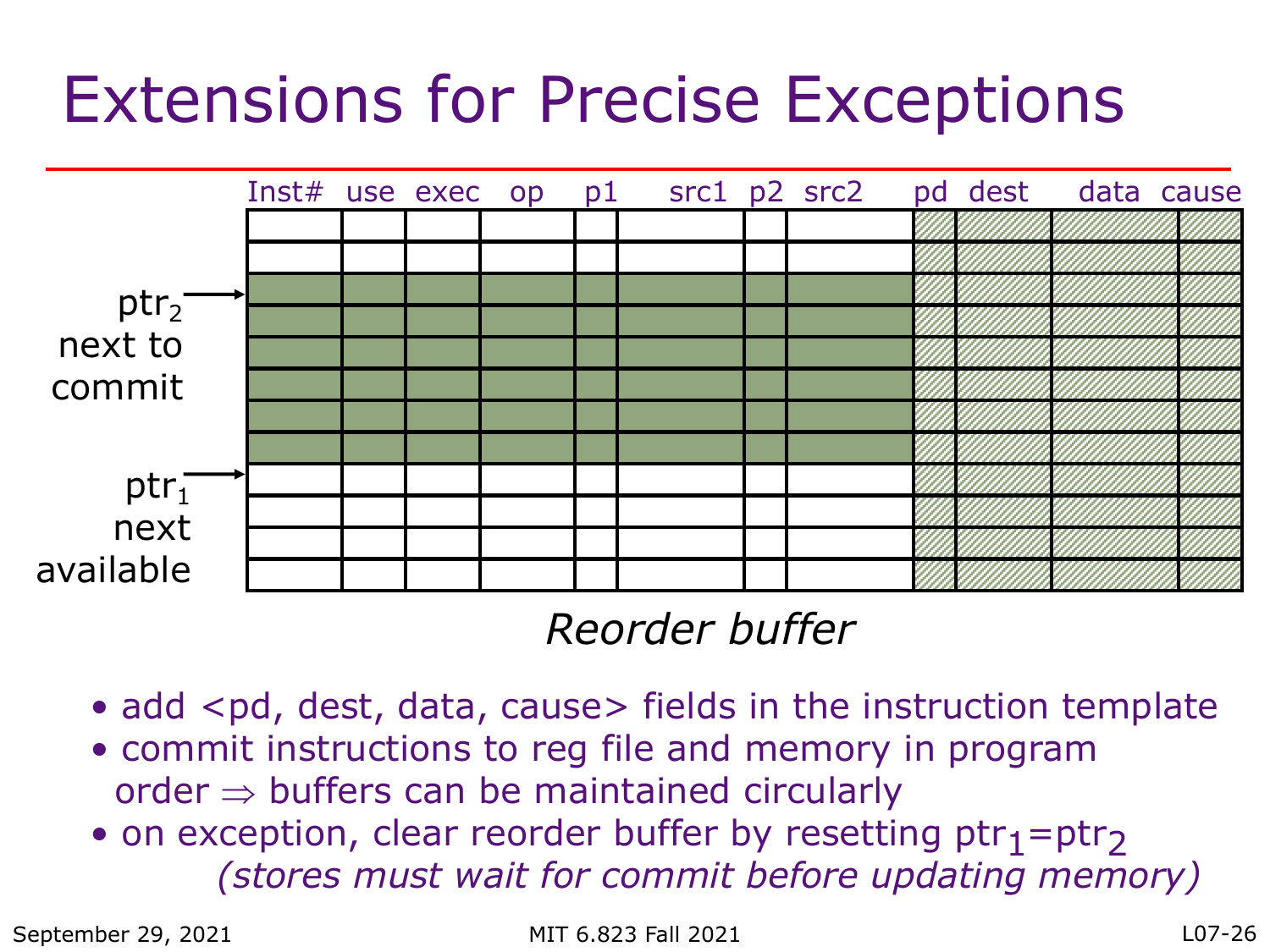# Rollback and Renaming



Register file does not contain renaming tags any more. *How does the decode stage find the tag of a source register? Search the "dest" field in the reorder buffer*

September 29, 2021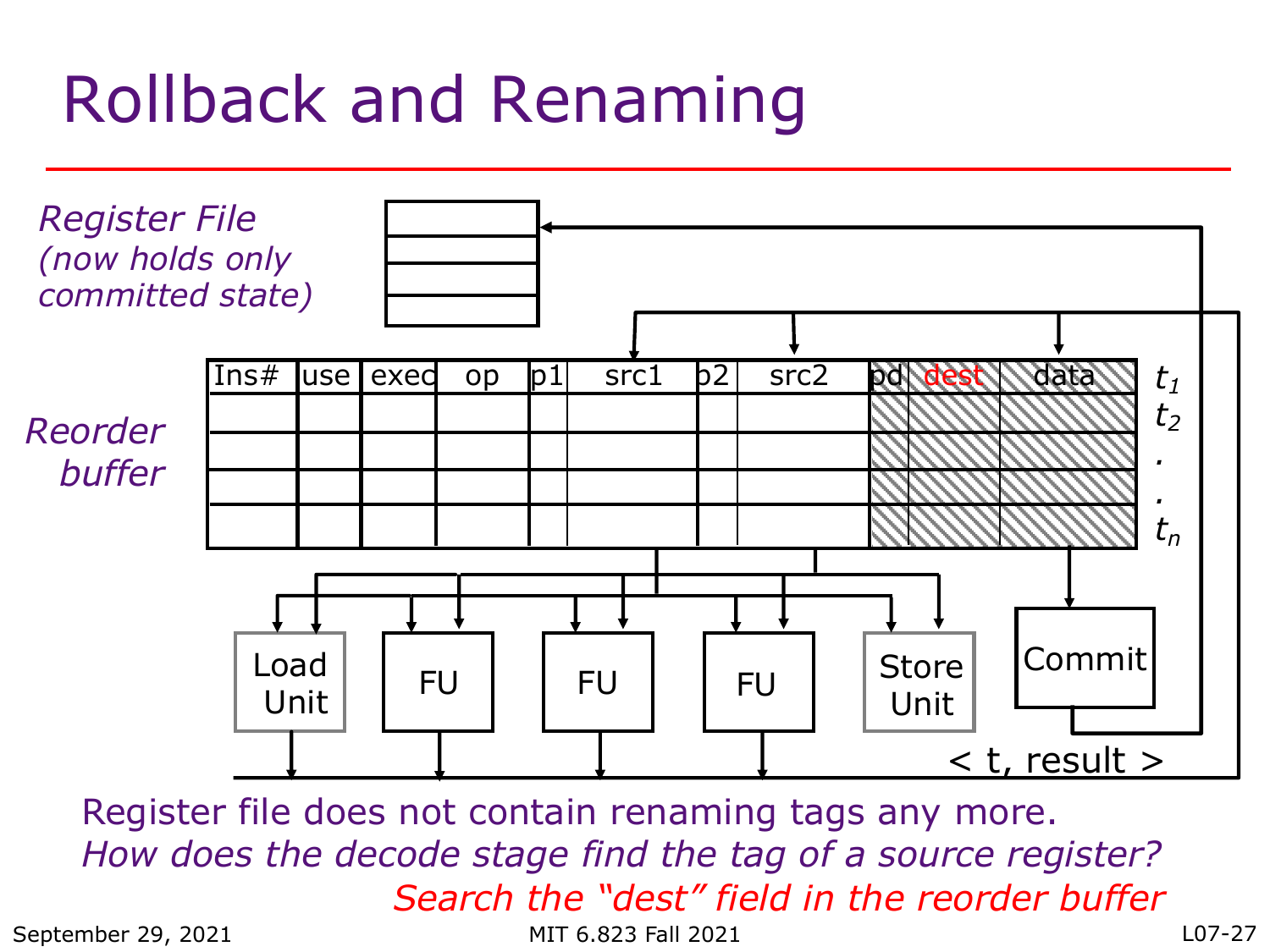# Renaming Table



Renaming table is a cache to speed up register name lookup. It needs to be cleared after each exception taken. When else are valid bits cleared? *Control transfers*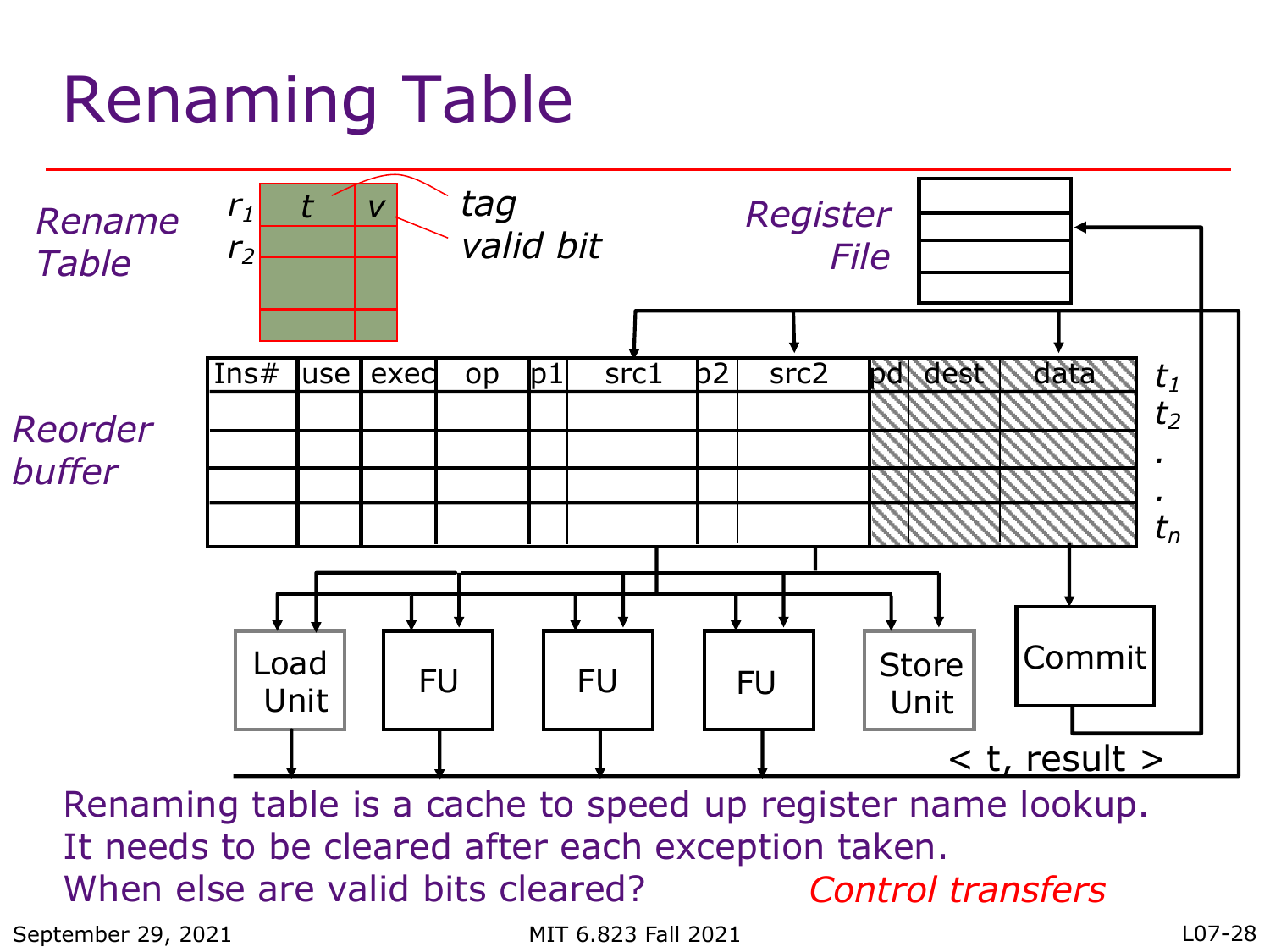# Physical Register Files

- Reorder buffers are space inefficient a data value may be stored in multiple places in the reorder buffer
- Idea: Keep all data values in a physical register file
	- Tag represents the name of the data value and name of the physical register that holds it
	- Reorder buffer contains only tags

Thus, 64-bit data values may be replaced by 8-bit tags for a 256-element physical register file

#### *More on this in later lectures …*

September 29, 2021